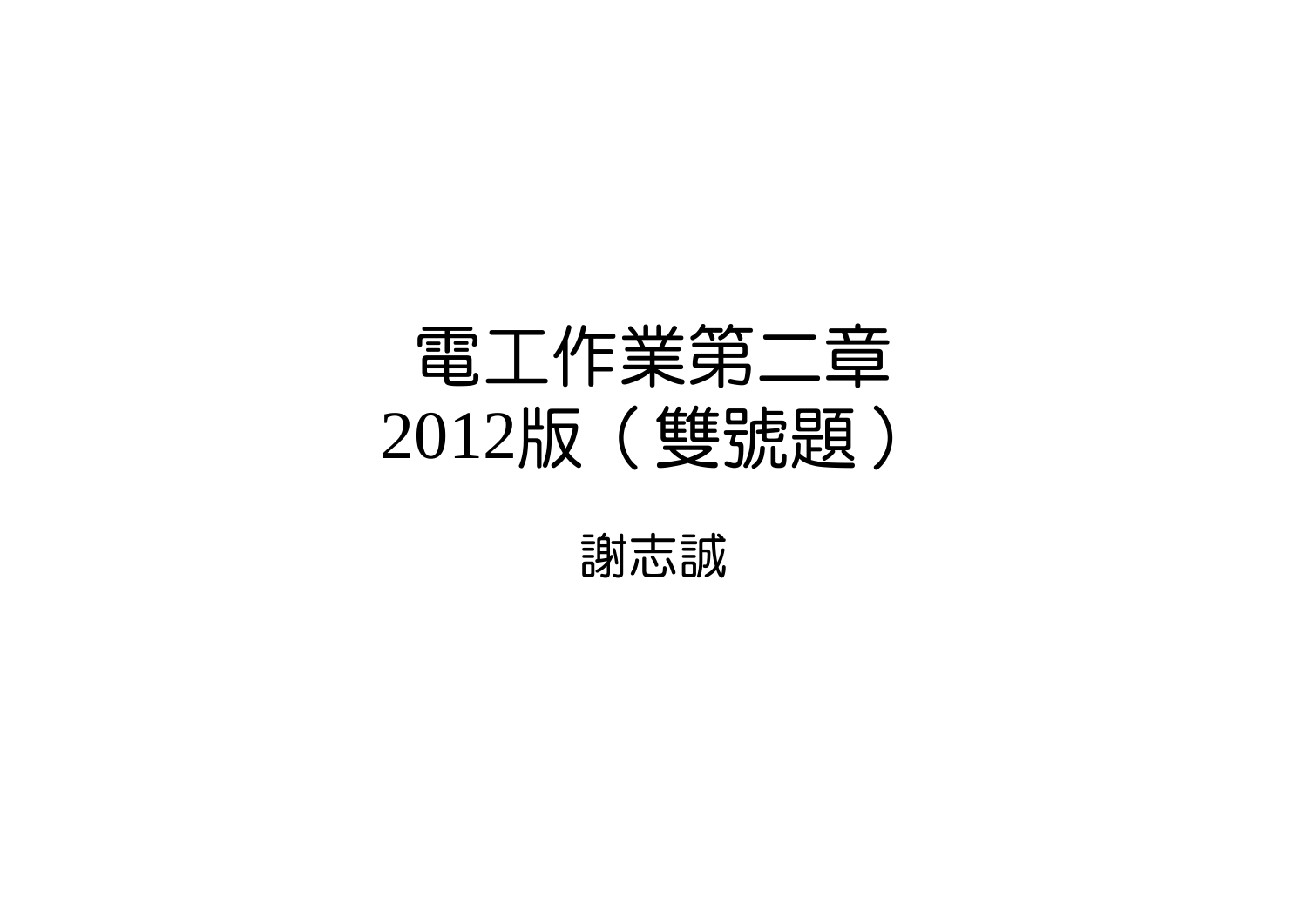## **Exercise 1 Exercise 1**

 $\Box$  If 24×10<sup>16</sup> electrons pass through a conductor in ½ min. determine: a. Charge in coulombs. b. Current.

a. 24×10<sup>16</sup> electrons  $\times \frac{1.6 \times 10^{-19} \text{coulombs}}{1 \text{ electron}} = 38.45 \times 10^{-3} \text{coulombs}$ 

b. Current  $=\frac{Q}{t} = \frac{38.45 \times 10^{-3} C}{30 s} = 1.282 \text{mA}$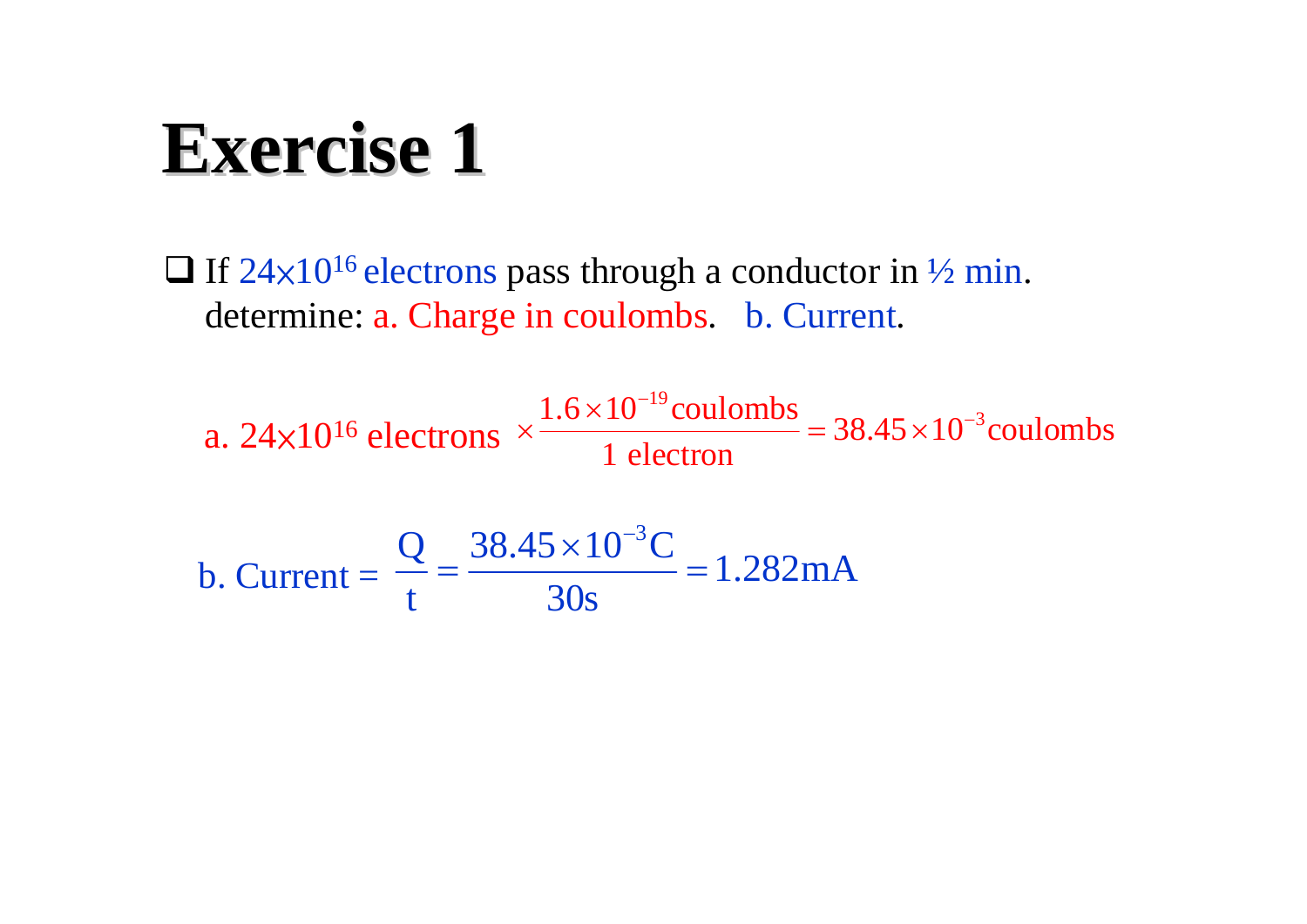## **Exercise 2 Exercise 2**

 $\Box$  How long will it take 1600 mC to pass through a copper conductor if the current is 0.5 A ?

$$
I = \frac{Q}{t}
$$
  

$$
t = \frac{Q}{I} = \frac{1600 \text{mC}}{0.5 \text{A}} = 3.2 \text{s}
$$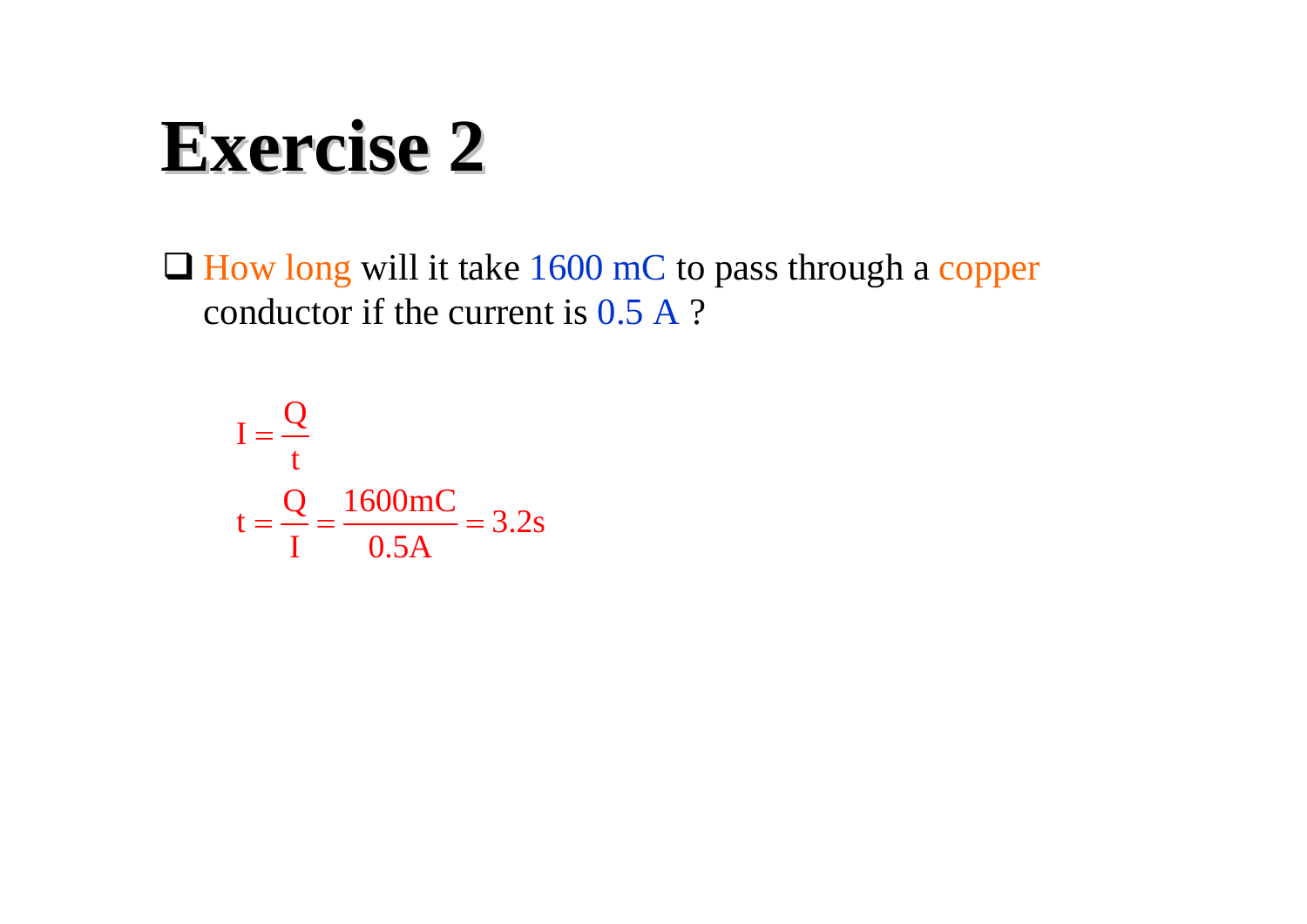## **Exercise 3 Exercise 3**

 $\Box$  How much charge has passed through a conductor if the current is 16 μA for 10 s ?

Charge  $Q = It = (16\mu A)(10s) = 160\mu C$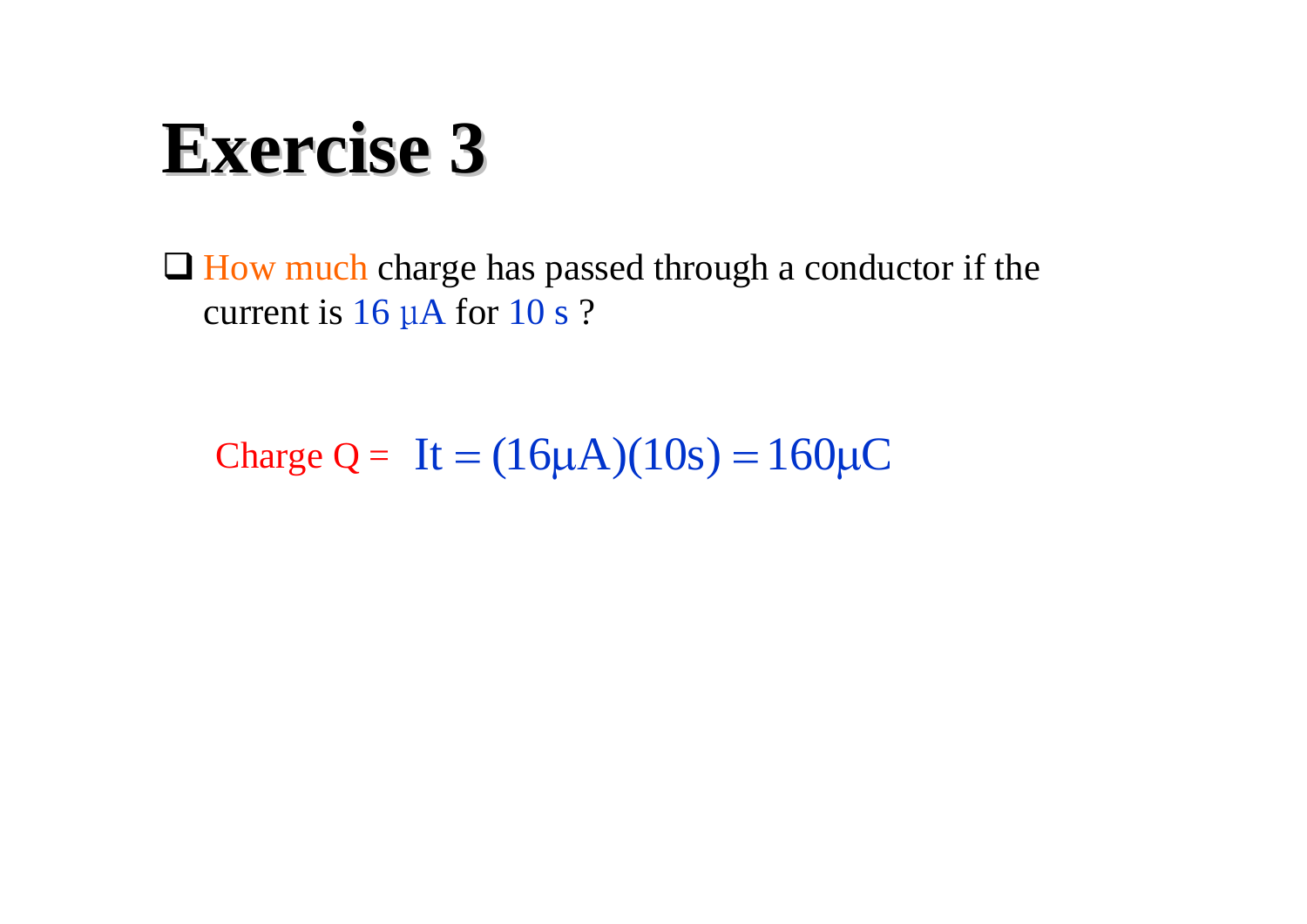# **Exercise 4 Exercise 4**

 $\Box$  For a current of 1 mA, how many electrons will pass a particular point in the circuit in 1 s ? Write the number out of in full decimal form (all the zeros). Is it a significant number for such a small current level ?

Charge Q = It =  $(1mA)(1s) = 1mC = 1 \times 10^{-3}C$ 

每個電子帶1.6×10-19Coulombs, 相對之下,每個coulomb含有 / 6.242×10<sup>18</sup>個電子。 所以,

 $6.24210^{15}$  elctrons 1C $1 \times 10^{-3}$ C  $\times \frac{6.242 \times 10^{18}$  elctrons = 6.24210<sup>15</sup>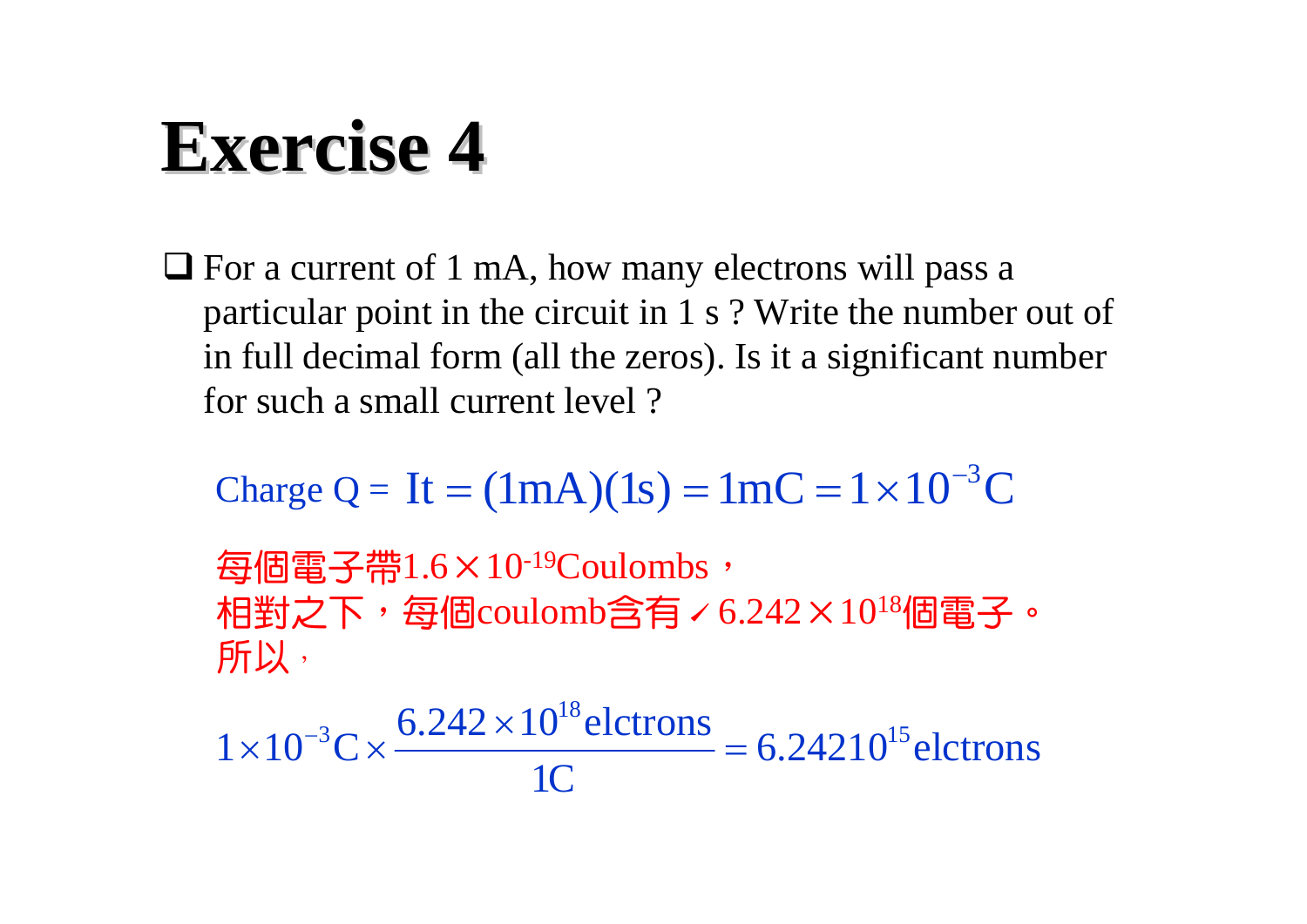# **Exercise 5 Exercise 5**

 $\Box$  Write the following quantities in the most convenient form using the prefixes in Table 2.1.

a.  $0.05 \text{ A} = 50 \text{ mA}$ b. 0.0004  $V = 0.4$  mV c.  $3 + 10^4$  V = 10 kV d. 1200 V =  $1.2$  kV e. 0.0000007 A =  $0.7 \mu$  A f. 32,000,000 V =  $32 \text{ MV}$ 

 $1,000,000,000,000 = 10^{12}$  = terra = T  $1,000,000,000 = 10^9$  = giga = G  $1,000,000 = 10^6$  = mega = M  $1000 = 10^3$  = kilo = k  $\frac{1}{1000}$  = 0.001 = 10<sup>-3</sup> = milli = m  $\frac{1}{1,000,000} = 0.000001 = 10^{-6} = \text{micro} = \mu$  $0.000000001 = 10^{-9}$  = nano = n  $0.000000000001 = 10^{-12}$  = pico = p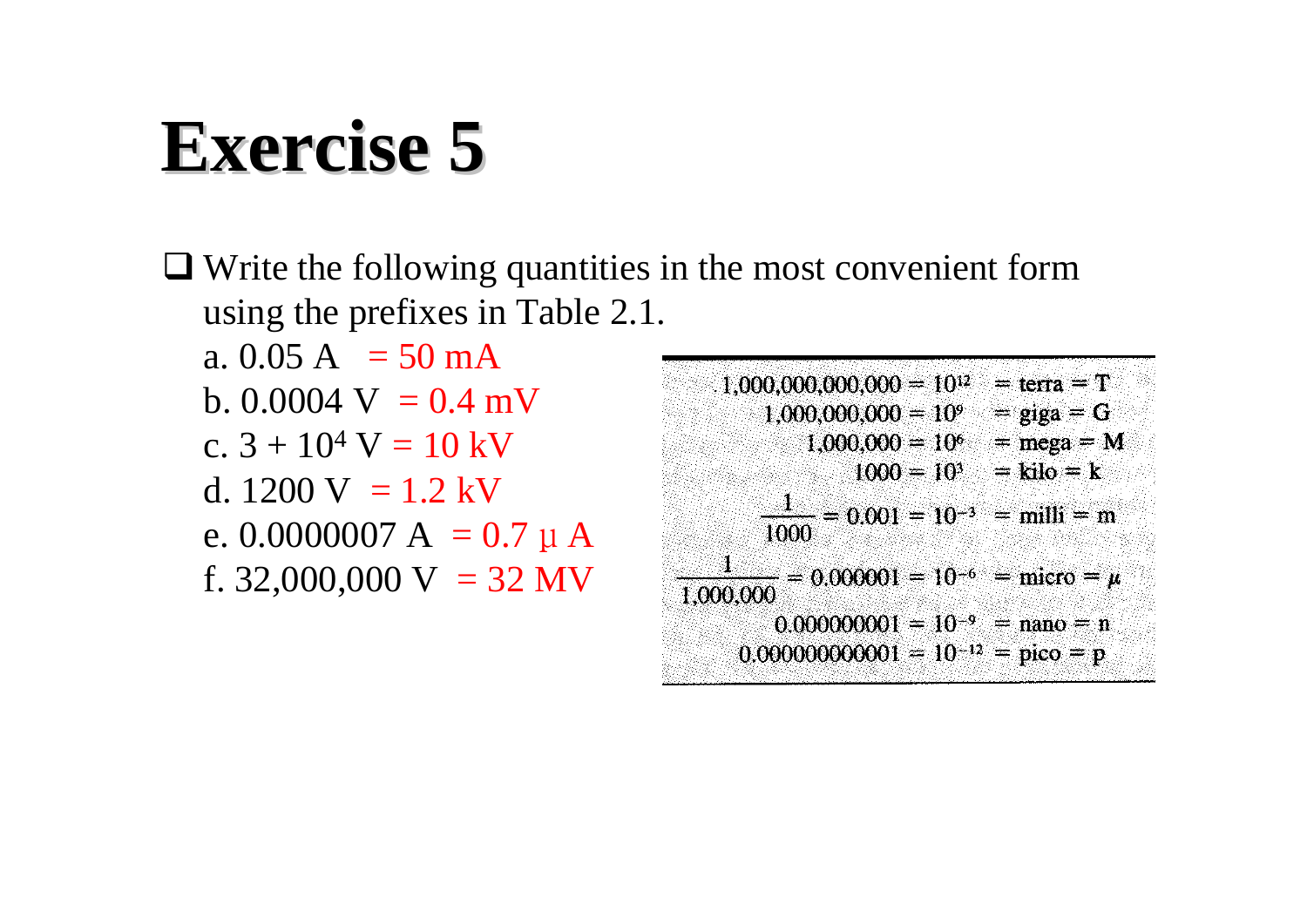## **Exercise 6 Exercise 6**

□ What is the resistance of 1000 ft of No. 12 house wire?

 $No.12$ 者, 每1,000 ft電阻1.588Ω。因此, 1000 ft的 電線的電阻為 1.588Ω。

 $=1.000 \text{ft} \times \frac{1.588 \Omega}{0.001} = 1.588 \Omega$ 1000ft 1.588 $R = 1,000$ ft  $\times$   $\frac{1.188}{1.18}$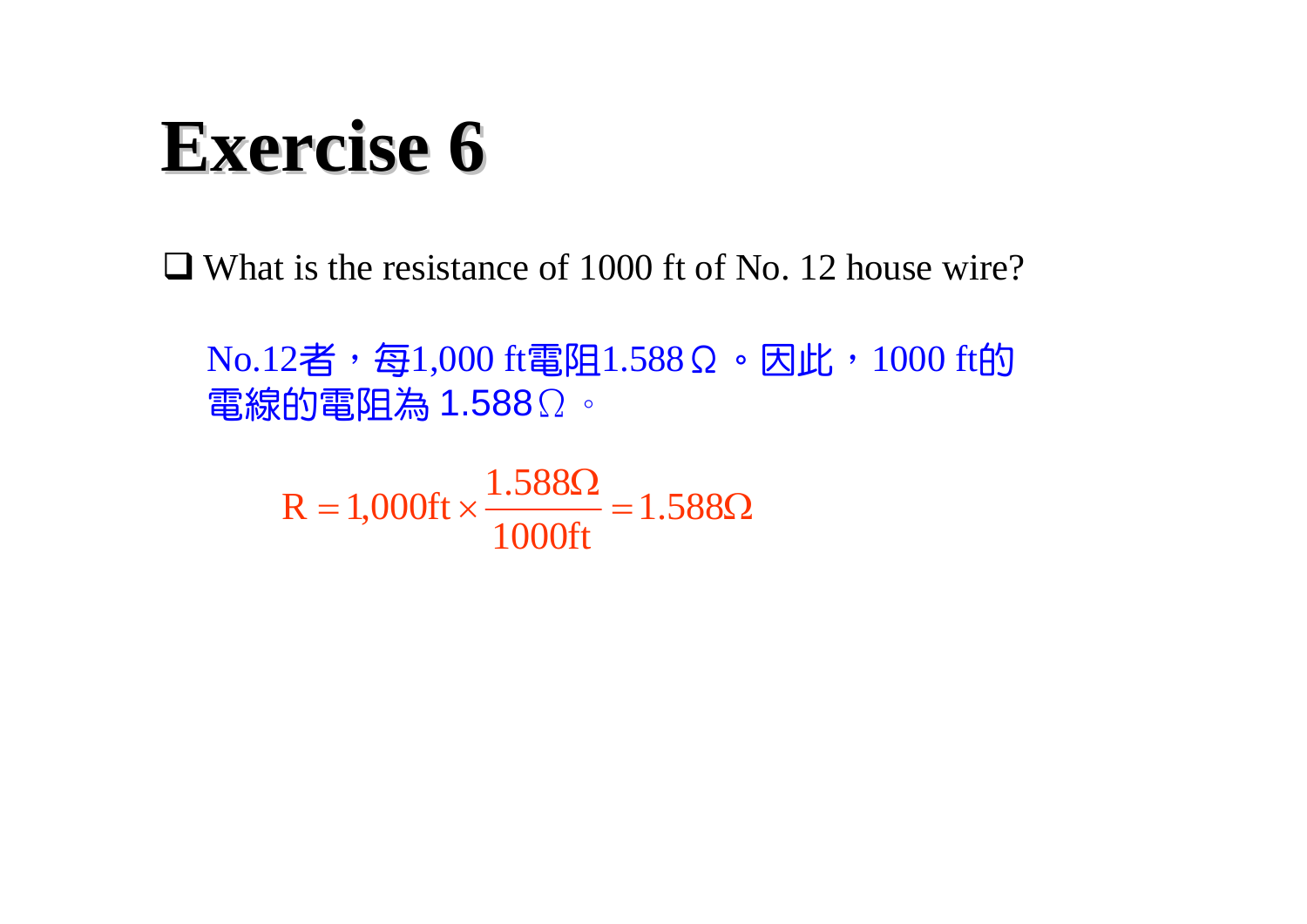## **Exercise** 7

 $\Box$  What is the area in circular mils of wires having the following diameters?a. 1/32 inb. 0.01 ft c. 0.1 cmm  $A_{CM} = (d_{mils})^2 = 976.56CM$  $in = 0.03125$ in d  $= 31.25$ mils 32a.  $d = \frac{1}{22}$  in = 0.03125 in d<sub>mils</sub>  $=$   $-$  III  $=$  0.03120III  $=$  0.51 $=$ 

 $A_{\text{CM}} = (d_{\text{mils}})^2 = 1,550 \text{CM}$ c.  $d = 0.1$ cm = 0.03937in  $d_{\text{mils}} = 39.37$ mils  $\rm A_{\rm CM}^{} = (d_{\rm mils}^{})^2 = 14,\!400CM$ b.  $d = 0.01$ ft = 0.12in  $d_{\text{mils}} = 120$ mils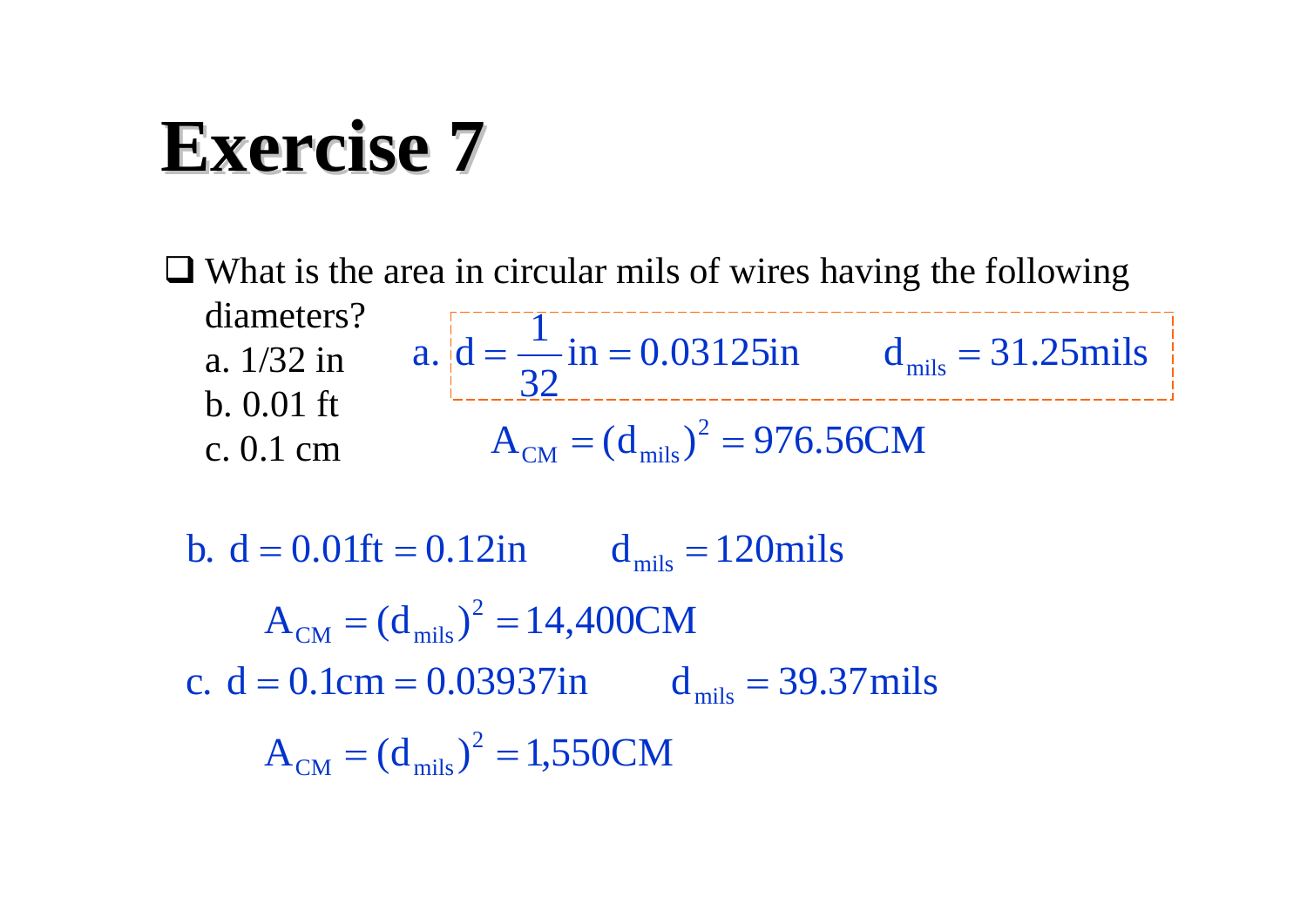# **Exercise 8 Exercise 8**

- $\Box$  What is the diameter in inches of wires having the following areas in circular mils?
	- a. 10,000 CM
	- b. 625 CM
	- c. 50,000 CM

a.  $d_{\text{mils}} = \sqrt{10,000CM} = 100 \text{mils}$  d = 0.1in

- b.  $d_{\text{mils}} = \sqrt{625} CM = 25 \text{mils}$  d = 0.025in
- c.  $d_{\text{mils}} = \sqrt{50,000}$ CM = 223.61mils d = 0.2236in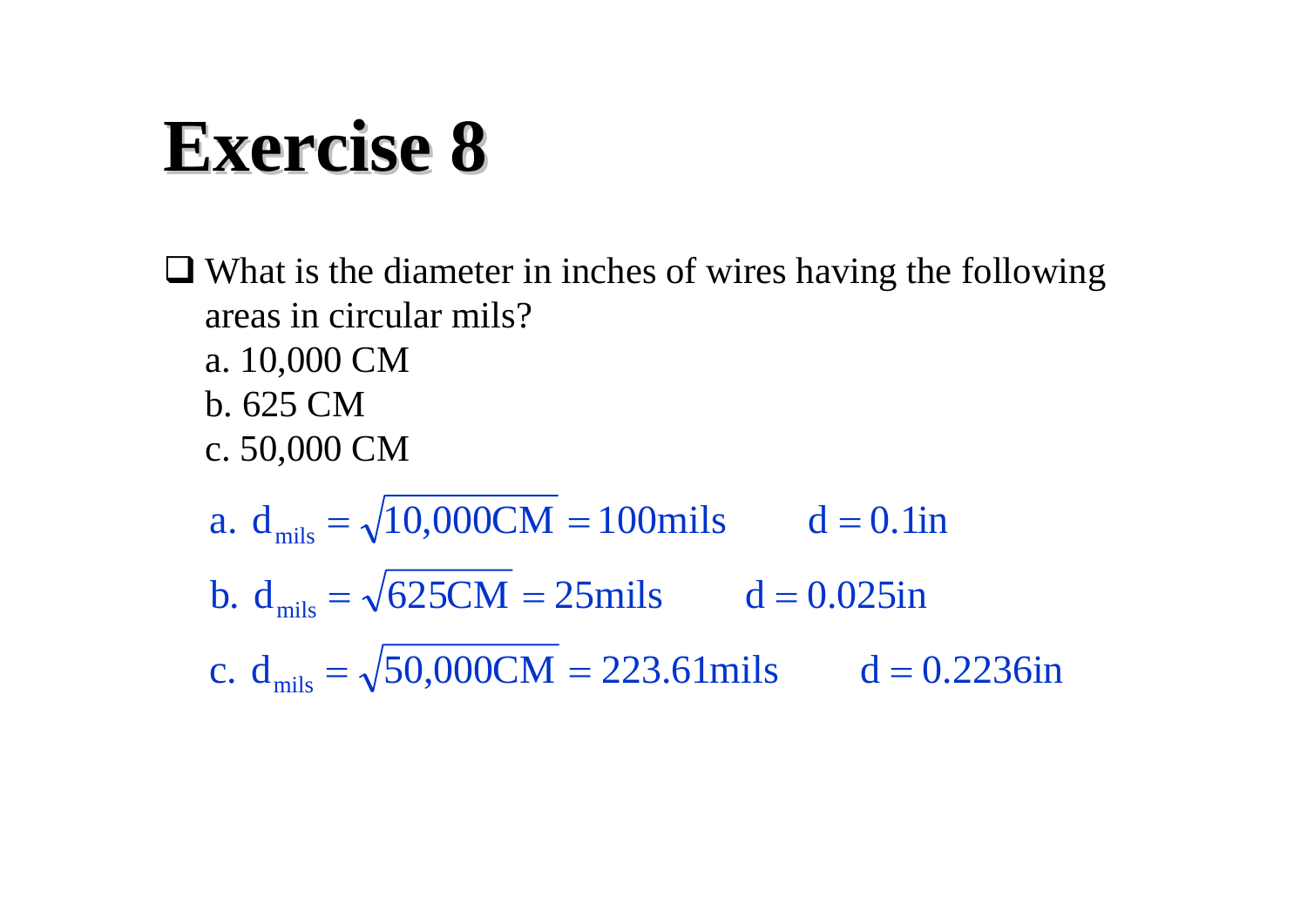# **Exercise 9 Exercise 9**

 $\Box$  Determine the energy expended (in joules) to bring a charge of 40 mC through a potential difference of 120 V.

推動40 mC的電荷跨越120 V的電位差,能量要用多少?  $W = VQ = (120V)(40mC) = 4.8$ Joules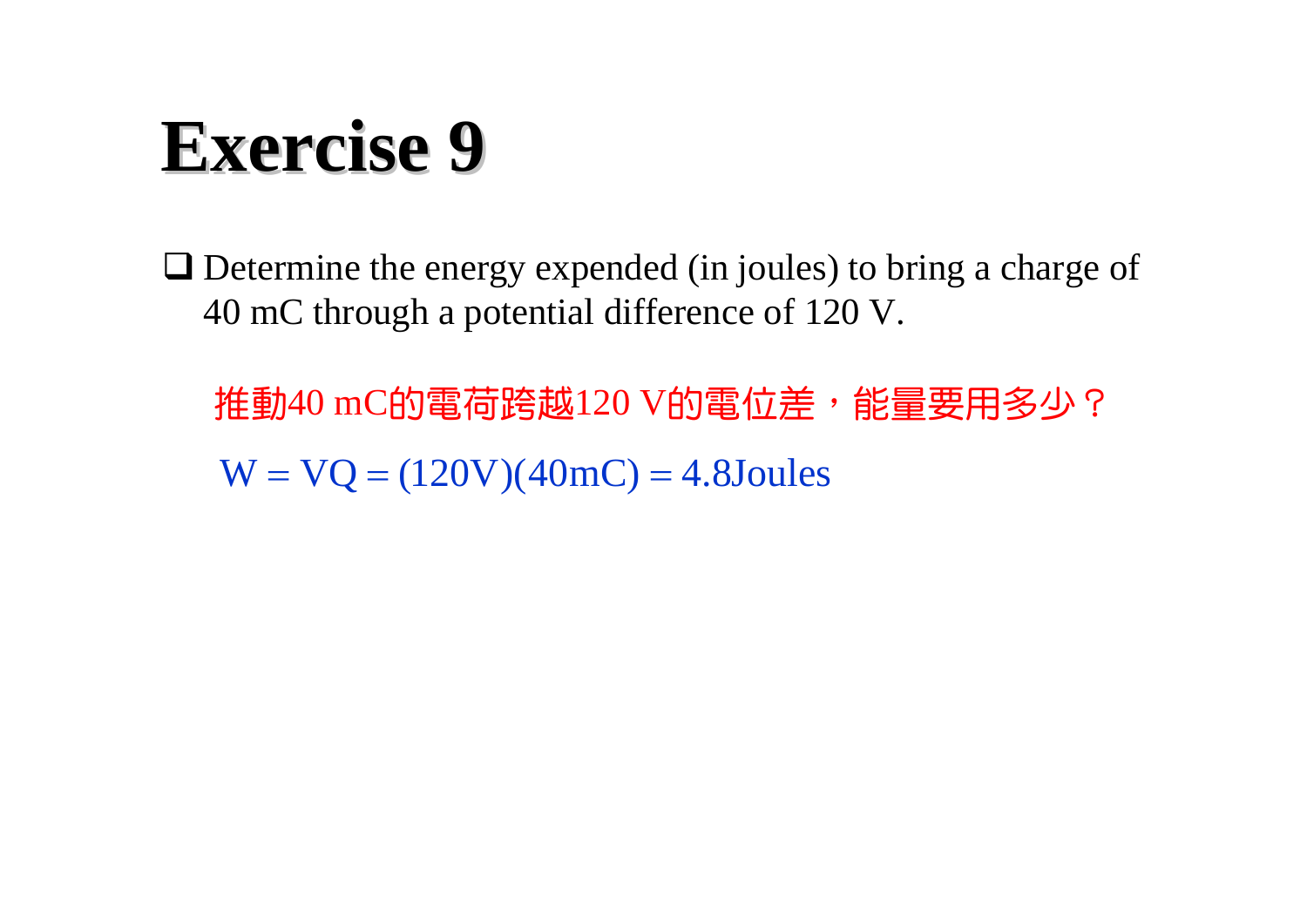# **Exercise 10 Exercise 10**

 What is the potential difference between two points in an electric circuit if 200 mJ of energy is required to bring a charge of 40 μC from one point to the other?

在多大的電位差下,推動40 μC的電荷 需要使用200 mJ的能量?

 $\frac{266 \text{ m}}{40 \mu \text{C}} = 5 \text{kV}$ 200mJ Q W $V = \frac{V}{Q} = \frac{200 \text{ m}}{40 \mu C} =$  $\mathbf{W} = \mathbf{VQ}$  $=$   $=$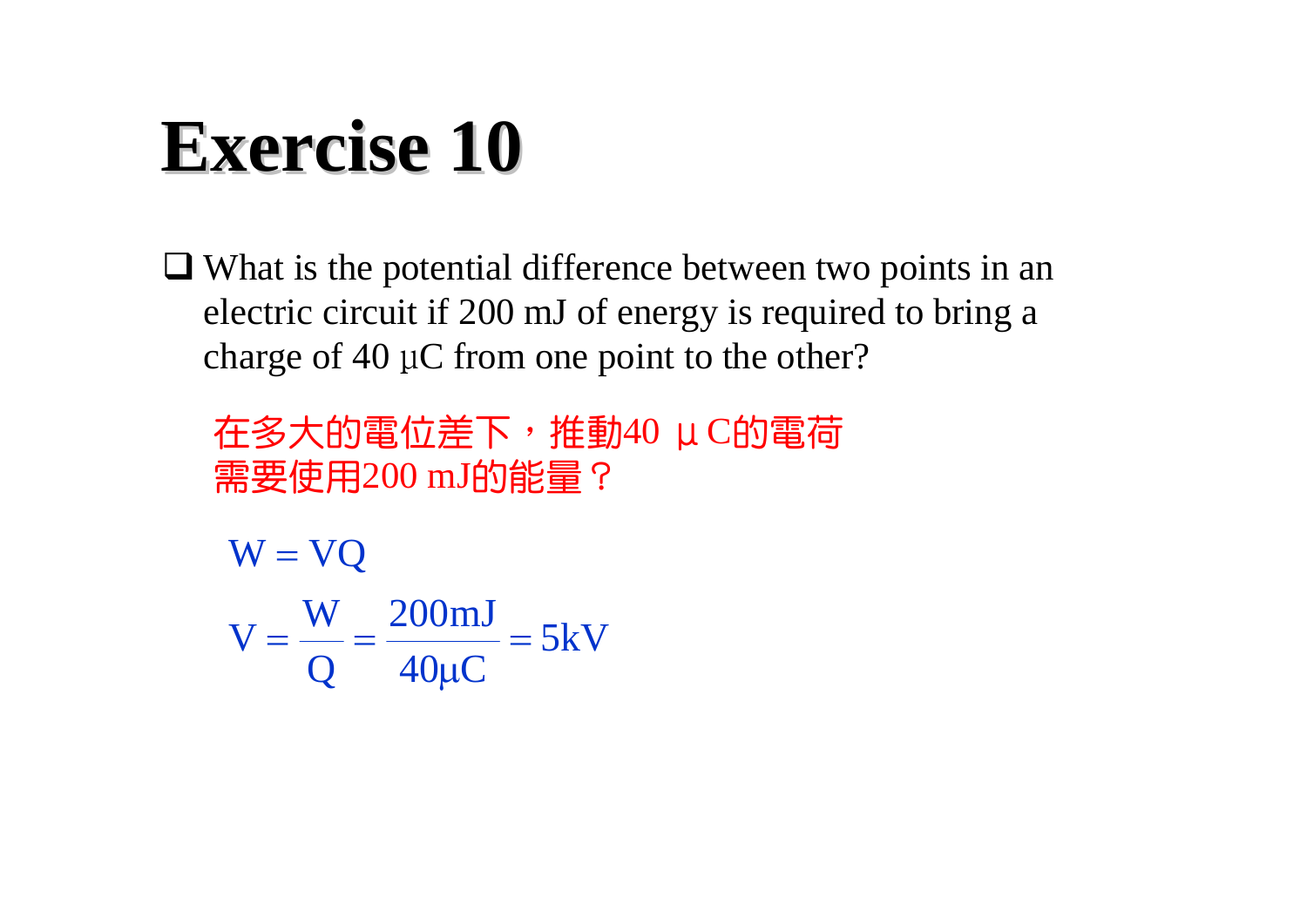# **Exercise 11 Exercise 11**

 $\Box$  How much energy is required to move  $18\times10^{18}$  electrons through a potential difference of 12 V?

推動18×10<sup>18</sup>個電子跨越12V的電位差,能量要用多少? 先算出18×10<sup>18</sup>個電子帶有多少電荷,  $W = VQ = (12V)(2.88C) = 34.6$ Joules 2.88C electron $Q = 18 \times 10^{18}$  electrons  $\times \frac{1.6 \times 10^{-19} C}{\sqrt{10}}$ Ξ  $=$  18  $\times$  10<sup>18</sup> electrons  $\times$   $\xrightarrow{1.6\times}$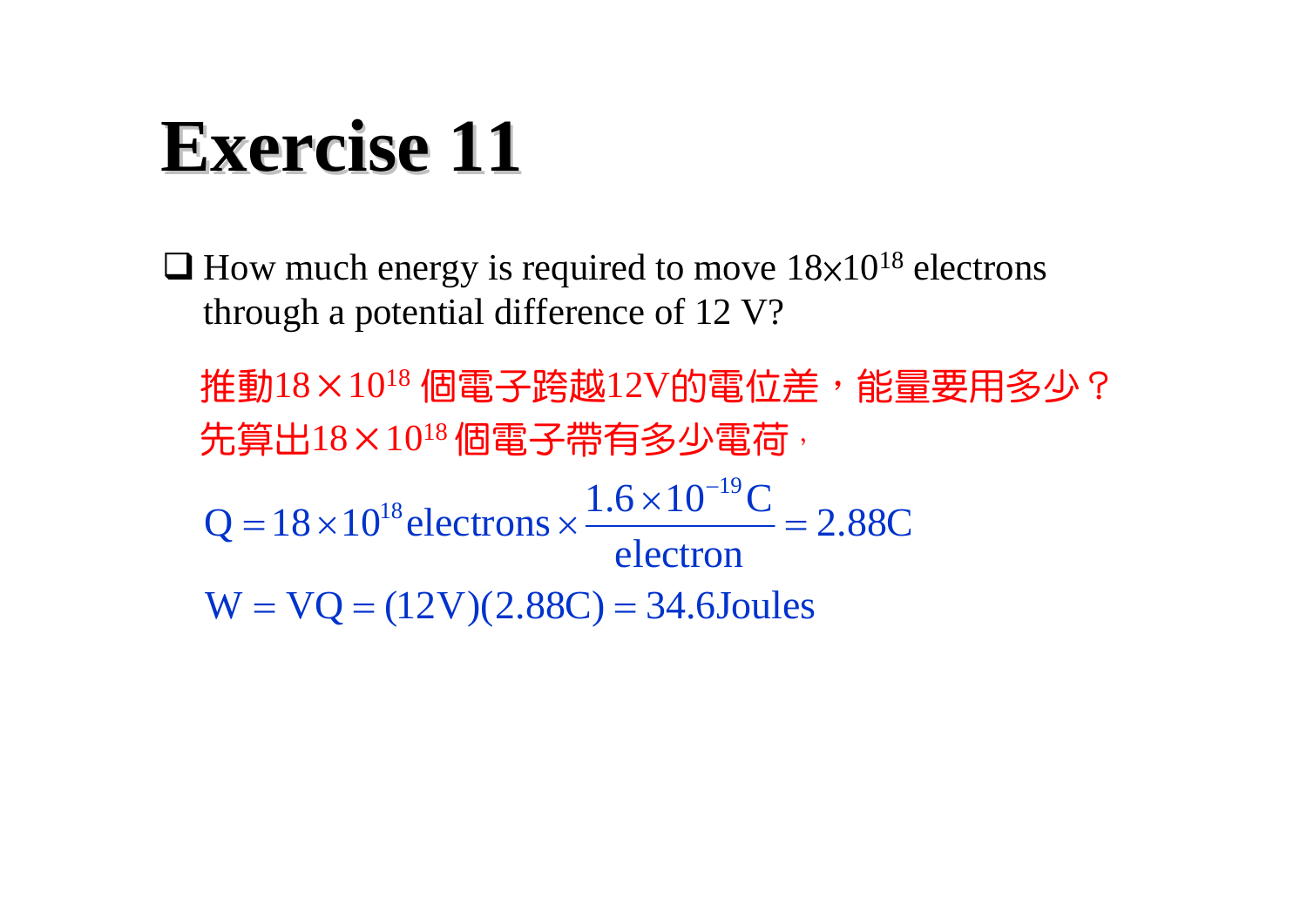# **Exercise** 12

 $\Box$  How much energy is expended to maintain a current of 10 mA between two points in an electric circuit for 5 s if the potential difference between two points is 20 mV?

電位差20 mV下,推動10 mA的電流達5 seconds, 需要多少的能量? 先求出推動的電荷量……

 $W = VQ = (20mV)(50mC) = 1mJ$  $Q = It = (10mA)(5s) = 50mC$ Q?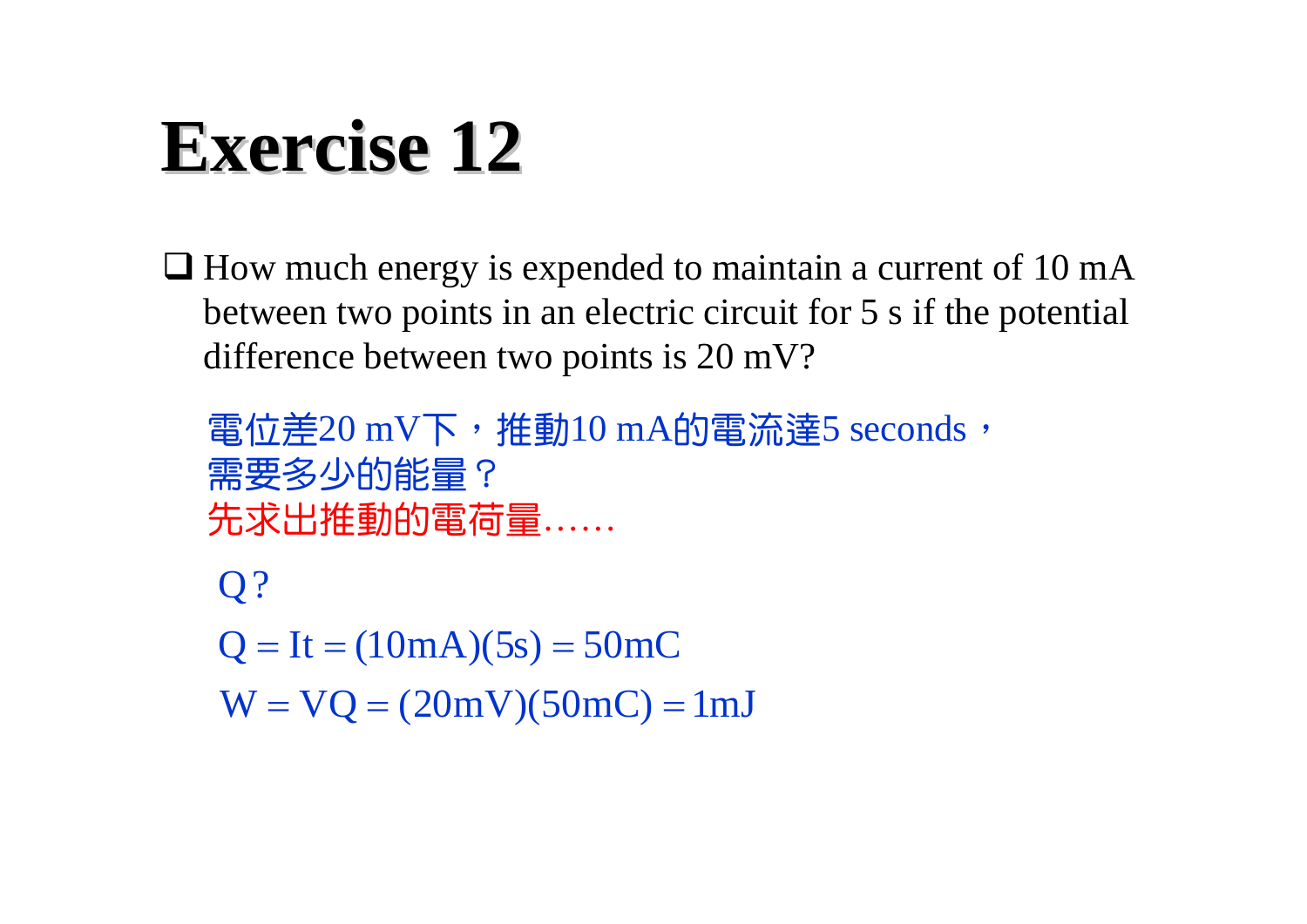# **Exercise 13 Exercise 13**

 $\Box$  Determine the internal resistance of a battery-operated clock if a current of 1.8 mA results from an applied voltage of 1.5 V.

利用歐姆定律 Ohm's law

$$
R = \frac{E}{I} = \frac{1.5V}{1.8mA} = 833.33\Omega
$$

電源電壓,使用符號E,非V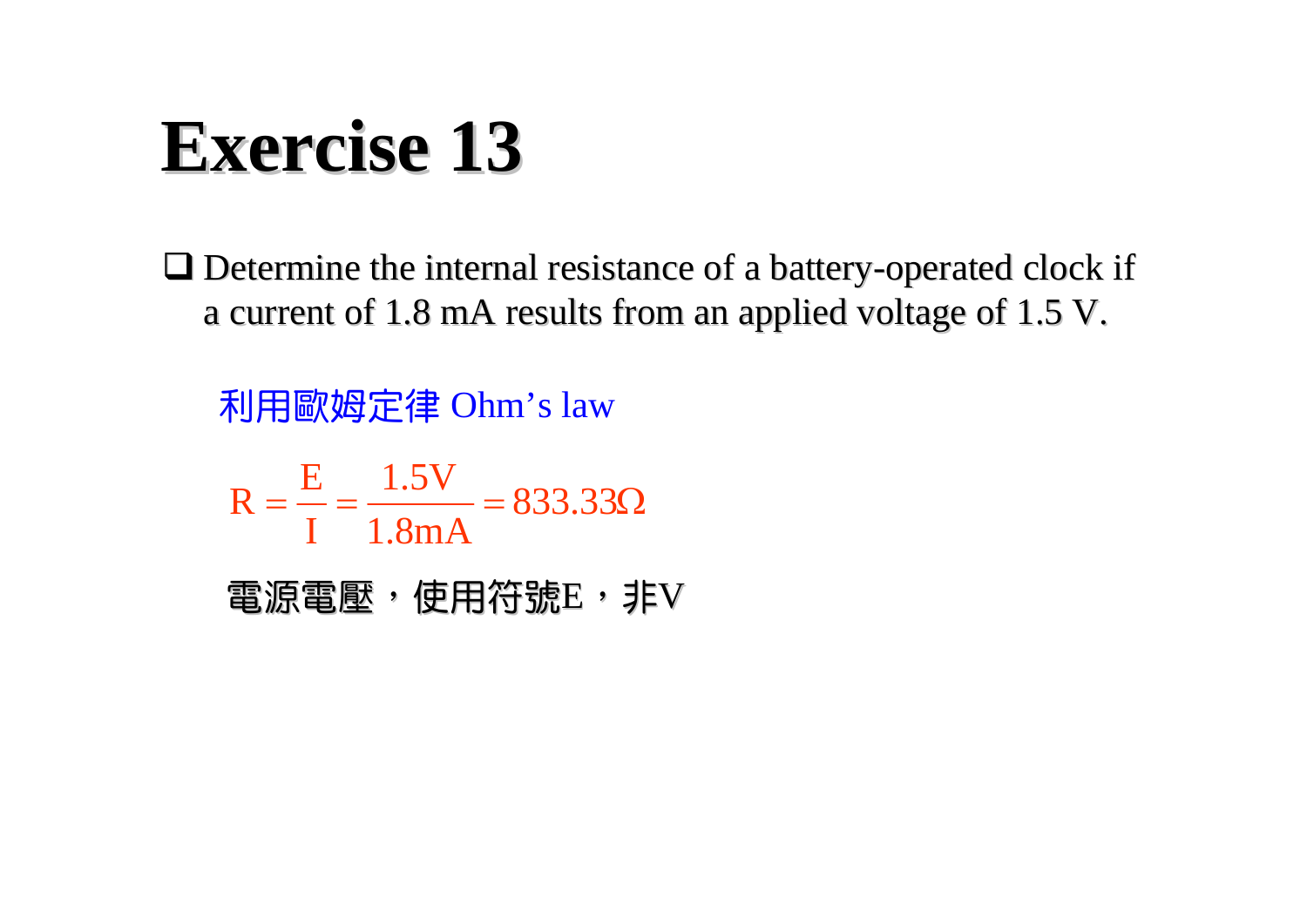# **Exercise 14 Exercise 14**

 $\Box$  Determine the current through a soldering iron if 120 V is applied. The iron has a resistance of 18Ω.

利用歐姆定律 Ohm's law

 $\frac{284}{18\Omega} = 6.67 \text{A}$ 120V R E $I = \frac{R}{R} = \frac{1284}{18\Omega} =$  $=$   $=$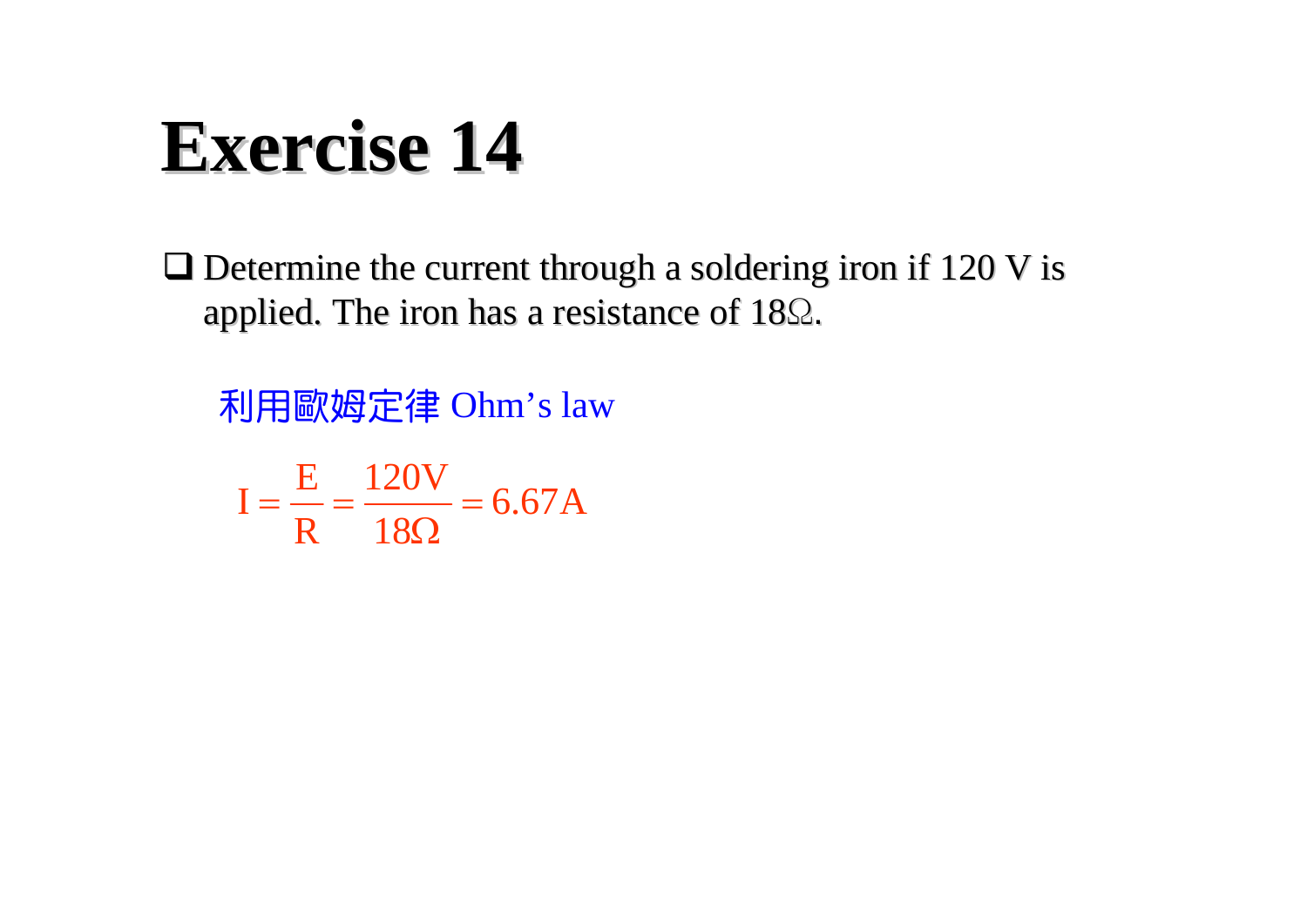# **Exercise 15 Exercise 15**

 $\Box$  Determine the voltage drop across a 2.2 M $\Omega$  resistor with a current 0f 30  $\mu$ A pass through it. What resistance would be required to limit the current to  $1.5$  A if the applied voltage is 64 V?

跨越2.22 MΩ電阻的電壓降 V

 $V = RI = (2.2M\Omega)(30\mu A) = 66V$ 

若施予的電壓為64 V, 電流限於 1.5 A, 則使用的電阻的電阻值 則使用的電阻的電阻值

$$
R = \frac{V}{I} = \frac{64V}{1.5A} = 42.67\Omega
$$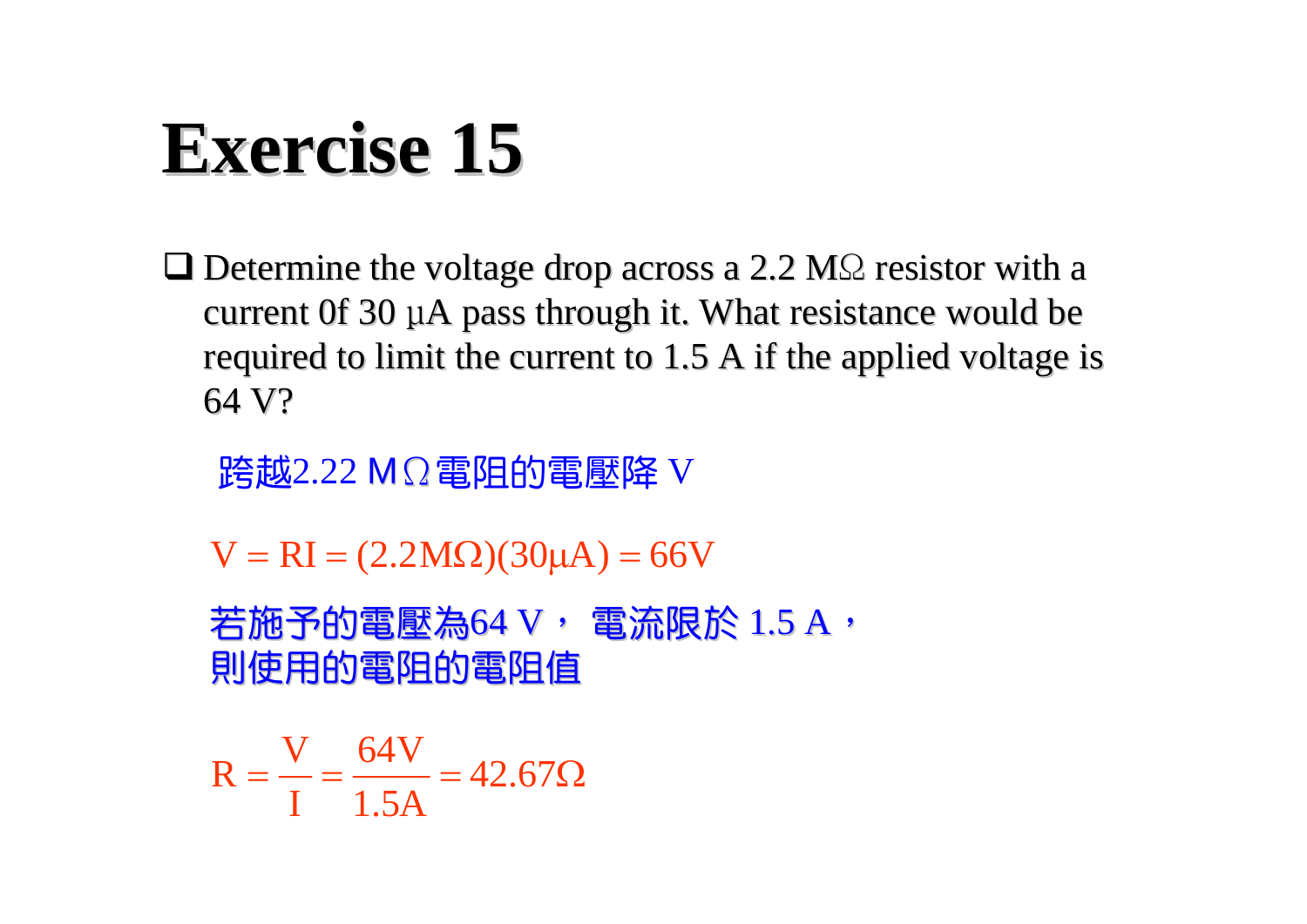# **Exercise 16 Exercise 16**

 $\Box$  Determine the resistance of 50 ft of 1/16-in. diameter copper wire.

 $R = \rho \frac{\ell}{A} = (10.37 \text{CM} - \Omega/\text{ft}) \frac{(50 \text{ft})}{3,906.25 \text{CM}} = 132.74 \text{m}\Omega$  $A_{\text{CM}} = (d_{\text{mils}})^2 = 3,906.25 \text{CM}$  $d<sub>mis</sub> = 62.5mils$  $\ell$ 先求1/16in為多少A<sub>CM</sub>?  $\rho$ 的單位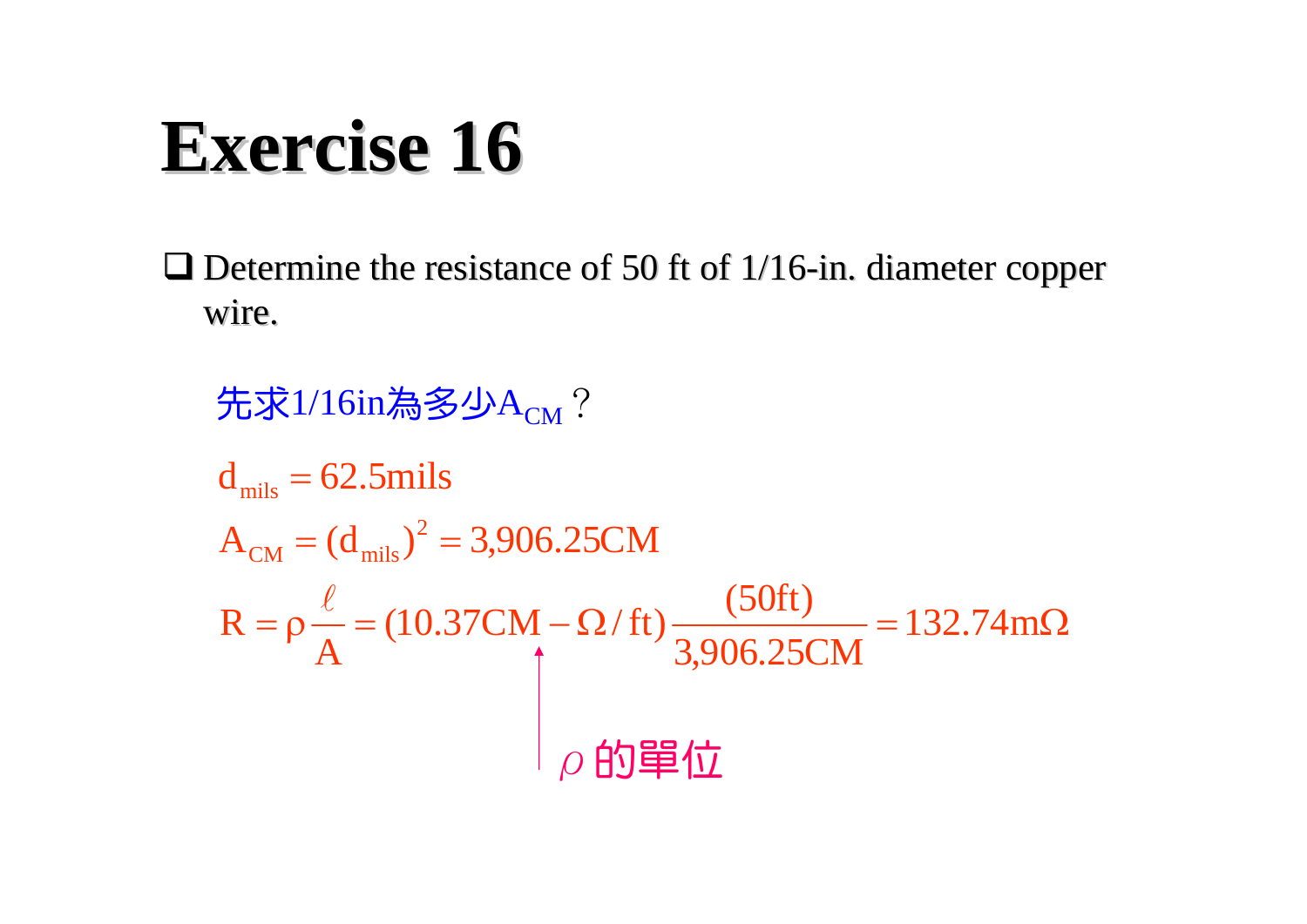# **Exercise 17 Exercise 17**

 $\Box$  Calculate the resistance of 600 ft of No 14 wire using 600 ft of No 14 wire using Table 2.2.

No.14者,每1,000 ft電阻  $2.525$  Ω 。因此,600 ft的 電線的電阻為

| AWG No.                   | Area (CM) | $\Omega/1000$ ft<br>at<br>$20^{\circ}$ C | <b>Maximum</b><br><b>Allowable</b><br>Current<br>for RHW<br><b>Insulation</b><br>$(A)^a$ | AWG No. | Area (CM) | $\Omega/1000$ ft<br>at $20^{\circ}$ C |
|---------------------------|-----------|------------------------------------------|------------------------------------------------------------------------------------------|---------|-----------|---------------------------------------|
| 0000                      | 211,600   | 0.0490                                   | 360                                                                                      | 19      | 1288.1    | 8.051                                 |
| 000                       | 167,810   | 0.0618                                   | 310                                                                                      | 20      | 1021.5    | 10.15                                 |
| 00                        | 133,080   | 0.0780                                   | 265                                                                                      | 21      | 810.10    | 12.80                                 |
| $\bf{0}$                  | 105,530   | 0.0983                                   | 230                                                                                      | 22      | 642.40    | 16.14                                 |
| $\mathbf{1}$              | 83.694    | 0.1240                                   | 195                                                                                      | 23      | 509.45    | 20.36                                 |
|                           | 66.373    | 0.1563                                   | 170                                                                                      | 24      | 404.01    | 35.67                                 |
| $\frac{2}{3}$             | 52,634    | 0.1970                                   | 145                                                                                      | 25      | 320.40    | 32.37                                 |
| $\overline{\bf 4}$        | 41.742    | 0.2485                                   | 125                                                                                      | 26      | 254.10    | 40.81                                 |
| 5                         | 33,102    | 0.3133                                   |                                                                                          | 27      | 201.50    | 51.47                                 |
| 6                         | 26,250    | 0.3951                                   | 95                                                                                       | 28      | 159.79    | 64.90                                 |
| $\overline{\overline{I}}$ | 20,816    | 0.4982                                   |                                                                                          | 29      | 126.72    | 81.83                                 |
| 8                         | 16,509    | 0.6282                                   | 65                                                                                       | 30      | 100.50    | 103.2                                 |
| 9                         | 13,094    | 0.7921                                   |                                                                                          | 31      | 79.70     | 130.1                                 |
| 10                        | 10,381    | 0.9989                                   | 40                                                                                       | 32      | 63.21     | 164.1                                 |
| 11                        | 8.234.0   | 1.260                                    |                                                                                          | 33      | 50.13     | 206.9                                 |
| 12                        | 6,529.9   | 1.588                                    | 25                                                                                       | 34      | 39.75     | 260.9                                 |
| 13                        | 5,178.4   | 2.003                                    |                                                                                          | 35      | 31.52     | 329.0                                 |
| 14                        | 4.106.8   | 2.525                                    | 20                                                                                       | 36      | 25.00     | 414.8                                 |
| 15                        | 3,256.7   | 3.184                                    |                                                                                          | 37      | 19.83     | 523.1                                 |
| 16                        | 2.582.9   | 4.016                                    |                                                                                          | 38      | 15.72     | 659.6                                 |
| 17                        | 2,048.2   | 5.064                                    |                                                                                          | 39      | 12.47     | 831.8                                 |
| 18                        | 1,624.3   | 6.385                                    |                                                                                          | 40      | 9.89      | 1049.0                                |

From the 1965 National Electrical Code, ® published by the National Fire Protection Association.

 $=1.515\Omega$  $= 600 \text{ft} \times \frac{2.525 \Omega}{1000 \text{ft}} = 1.515$  $R = 600$ ft  $\times \frac{2.525}{4.5}$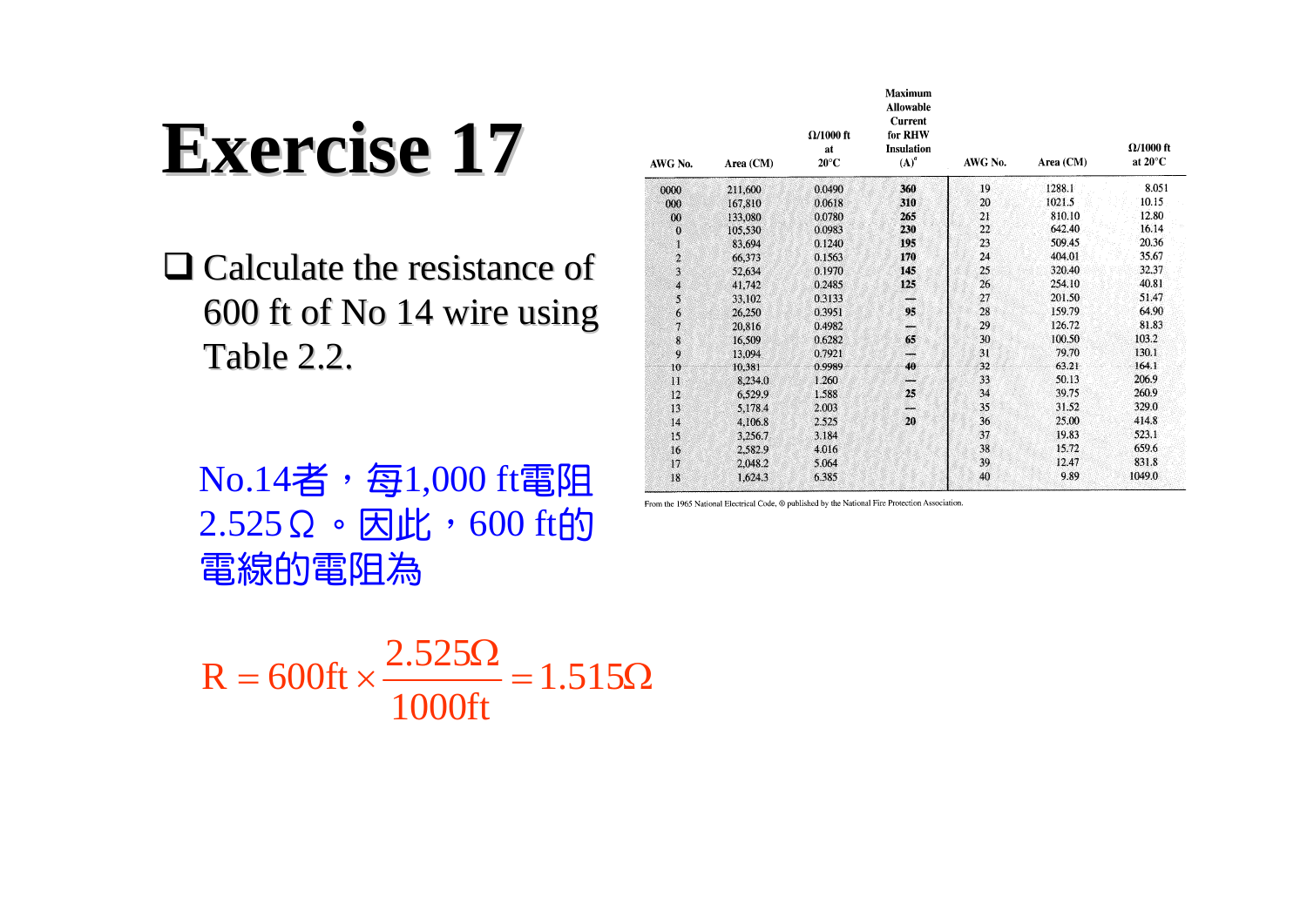# **Exercise 18 Exercise 18**

 $\Box$  Determine the diameter (in inches) of a copper inductor having a length of 200 ft and a resistance of 0.2  $\Omega$ .

$$
R = \rho \frac{\ell}{A} \rightarrow
$$
  
\n
$$
A_{CM} = \rho \frac{\ell}{R} = (10.37CM - \Omega/\text{ft}) \frac{(200\text{ft})}{0.2\Omega} = 10,370CM
$$
  
\n
$$
d_{mils} = \sqrt{10,370CM} = 101.83 \text{mils}
$$
  
\n
$$
d = 0.102 \text{in}
$$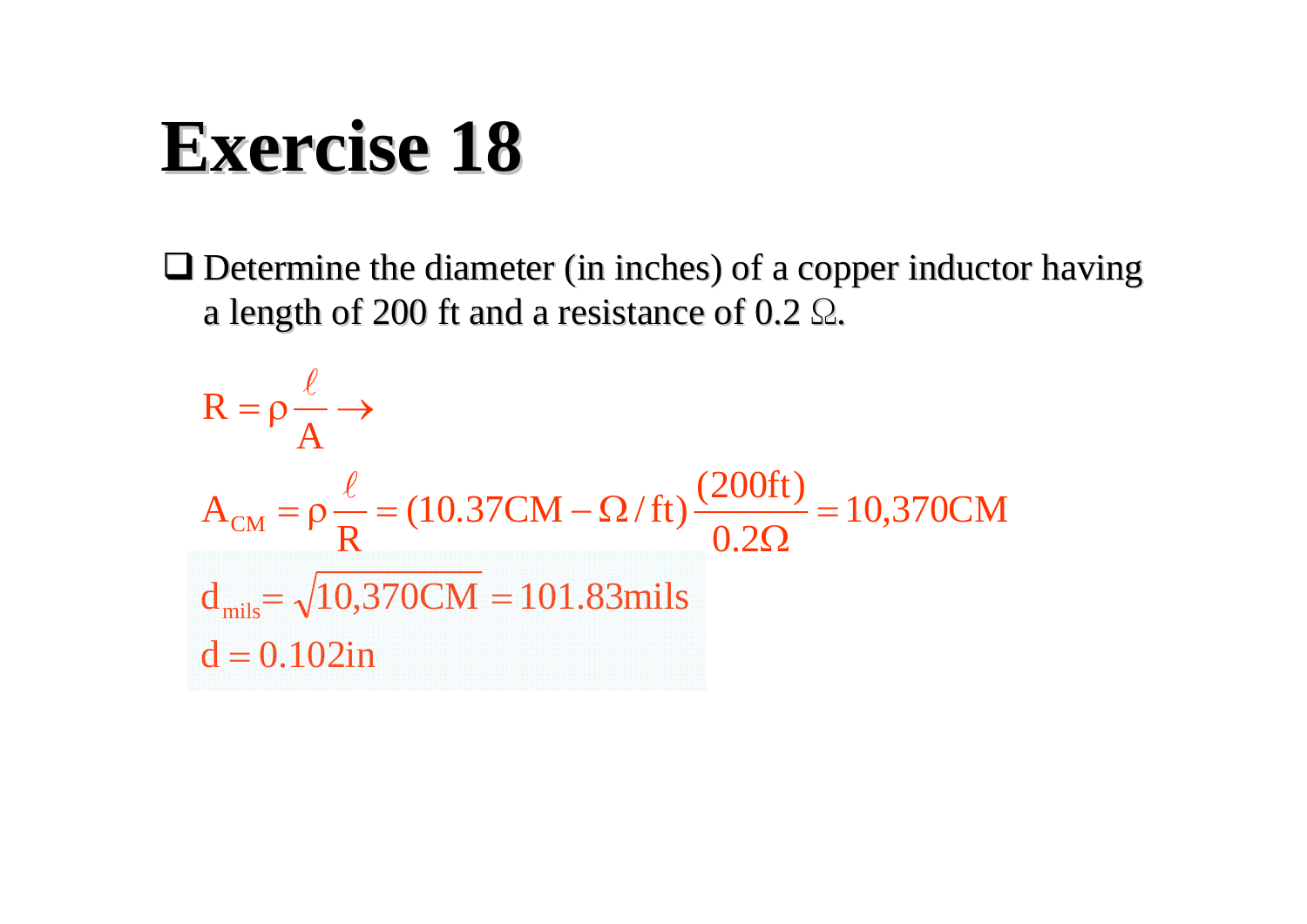# **Exercise 19 Exercise 19**

 $\Box$  What is the resistance of 1 mi of  $\text{No.12}$  house wire? How does it compare with the resistance of 1 k $\Omega$ connected to the end the conductor?

| AWG No.                   | Area (CM) | $\Omega/1000$ ft<br>at<br>$20^{\circ}$ C | Maximum<br><b>Allowable</b><br><b>Current</b><br>for RHW<br><b>Insulation</b><br>$(A)^a$ | AWG No. | Area (CM) | $\Omega/1000$ ft<br>at $20^{\circ}$ C |
|---------------------------|-----------|------------------------------------------|------------------------------------------------------------------------------------------|---------|-----------|---------------------------------------|
| 0000                      | 211,600   | 0.0490                                   | 360                                                                                      | 19      | 1288.1    | 8.051                                 |
| 000                       | 167,810   | 0.0618                                   | 310                                                                                      | 20      | 1021.5    | 10.15                                 |
| $\boldsymbol{\omega}$     | 133,080   | 0.0780                                   | 265                                                                                      | 21      | 810.10    | 12.80                                 |
| $\bf{0}$                  | 105,530   | 0.0983                                   | 230                                                                                      | 22      | 642.40    | 16.14                                 |
| $\mathbf{1}$              | 83,694    | 0.1240                                   | 195                                                                                      | 23      | 509.45    | 20.36                                 |
| $\frac{2}{3}$             | 66,373    | 0.1563                                   | 170                                                                                      | 24      | 404.01    | 35.67                                 |
|                           | 52.634    | 0.1970                                   | 145                                                                                      | 25      | 320.40    | 32.37                                 |
| $\frac{4}{5}$             | 41.742    | 0.2485                                   | 125                                                                                      | 26      | 254.10    | 40.81                                 |
|                           | 33,102    | 0.3133                                   |                                                                                          | 27      | 201.50    | 51.47                                 |
| 6                         | 26,250    | 0.3951                                   | 95                                                                                       | 28      | 159.79    | 64.90                                 |
| $\overline{\overline{I}}$ | 20,816    | 0.4982                                   |                                                                                          | 29      | 126.72    | 81.83                                 |
| 8                         | 16,509    | 0.6282                                   | 65                                                                                       | 30      | 100.50    | 103.2                                 |
| 9                         | 13,094    | 0.7921                                   |                                                                                          | 31      | 79.70     | 130.1                                 |
| 10                        | 10,381    | 0.9989                                   | 40                                                                                       | 32      | 63.21     | 164.1                                 |
| 11                        | 8.234.0   | 1.260                                    |                                                                                          | 33      | 50.13     | 206.9                                 |
| 12                        | 6,529.9   | 1.588                                    | 25                                                                                       | 34      | 39.75     | 260.9                                 |
| 13                        | 5,178.4   | 2.003                                    |                                                                                          | 35      | 31.52     | 329.0                                 |
| 14                        | 4.106.8   | 2.525                                    | 20                                                                                       | 36      | 25.00     | 414.8                                 |
| 15                        | 3,256.7   | 3.184                                    |                                                                                          | 37      | 19.83     | 523.1                                 |
| 16                        | 2,582.9   | 4.016                                    |                                                                                          | 38      | 15.72     | 659.6                                 |
| 17                        | 2.048.2   | 5.064                                    |                                                                                          | 39      | 12.47     | 831.8                                 |
| 18                        | 1,624.3   | 6.385                                    |                                                                                          | 40      | 9.89      | 1049.0                                |

From the 1965 National Electrical Code, ® published by the National Fire Protection Association.

No.12者,每1,000 ft 電阻1.588 Ω。因此,1 mi的電 線的電阻為 (1 mi = 5,280 ft)

 $= 5.280$ ft  $\times \frac{1.588 \Omega}{\Lambda} = 8.38 \Omega \ll 1 \text{k}\Omega$ 1000ft 1.588 $R = 5,280$ ft  $\times$   $\frac{1.68}{1.68}$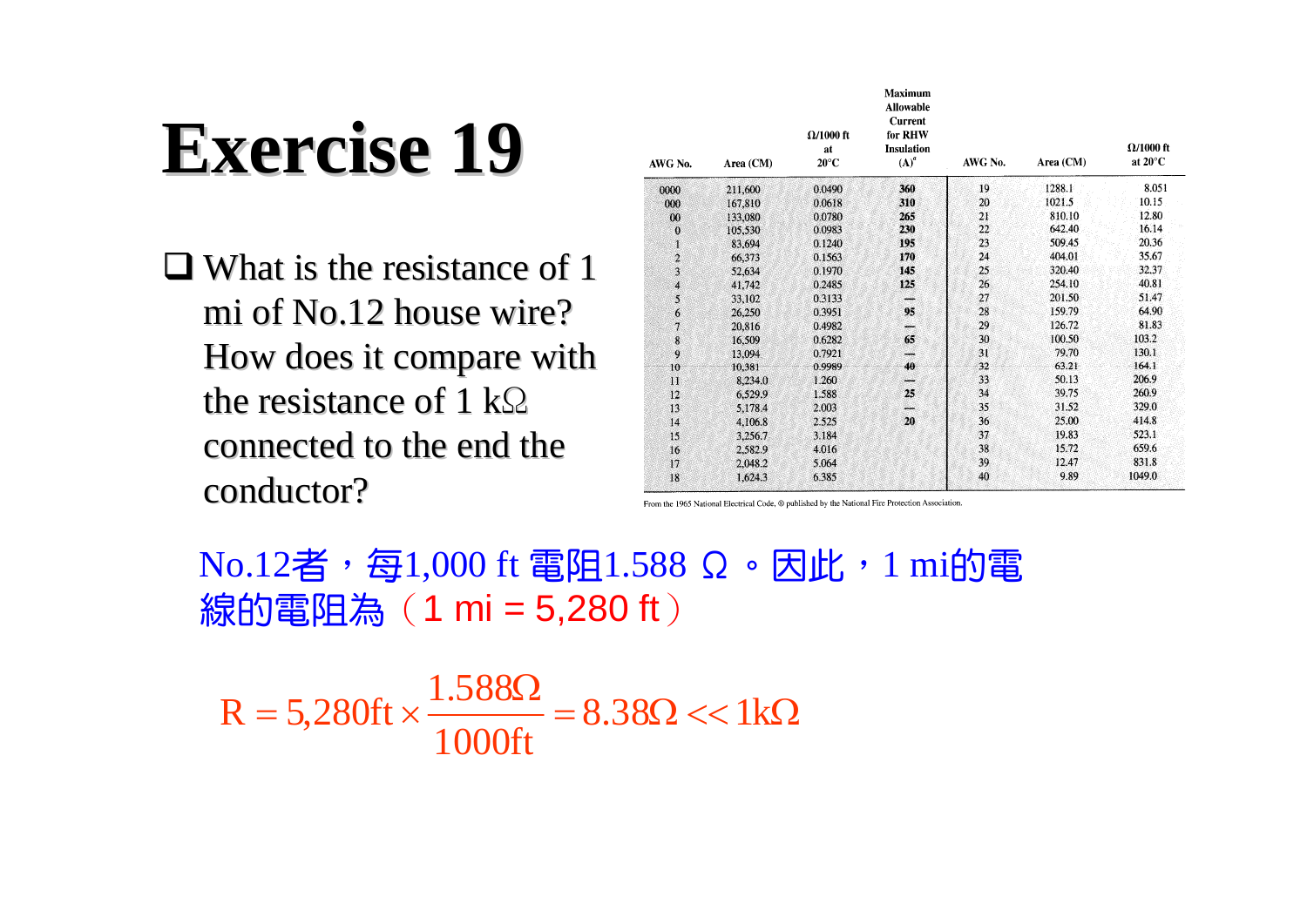# **Exercise 20 Exercise 20**

 $\Box$  If the resistance of a copper conductor is 2 $\Omega$  at room temperature (T =  $20^{\circ}$ C), what is its resistance at 100 $^{\circ}$ C (the boiling point of water)?

$$
\frac{T + t_1}{R_1} = \frac{T + t_2}{R_2}
$$
  

$$
\frac{234.5 + 20}{2\Omega} = \frac{234.5 + 100}{R_2}
$$
  

$$
R_2 = \frac{334.5(20)}{254.5} = 2.63\Omega
$$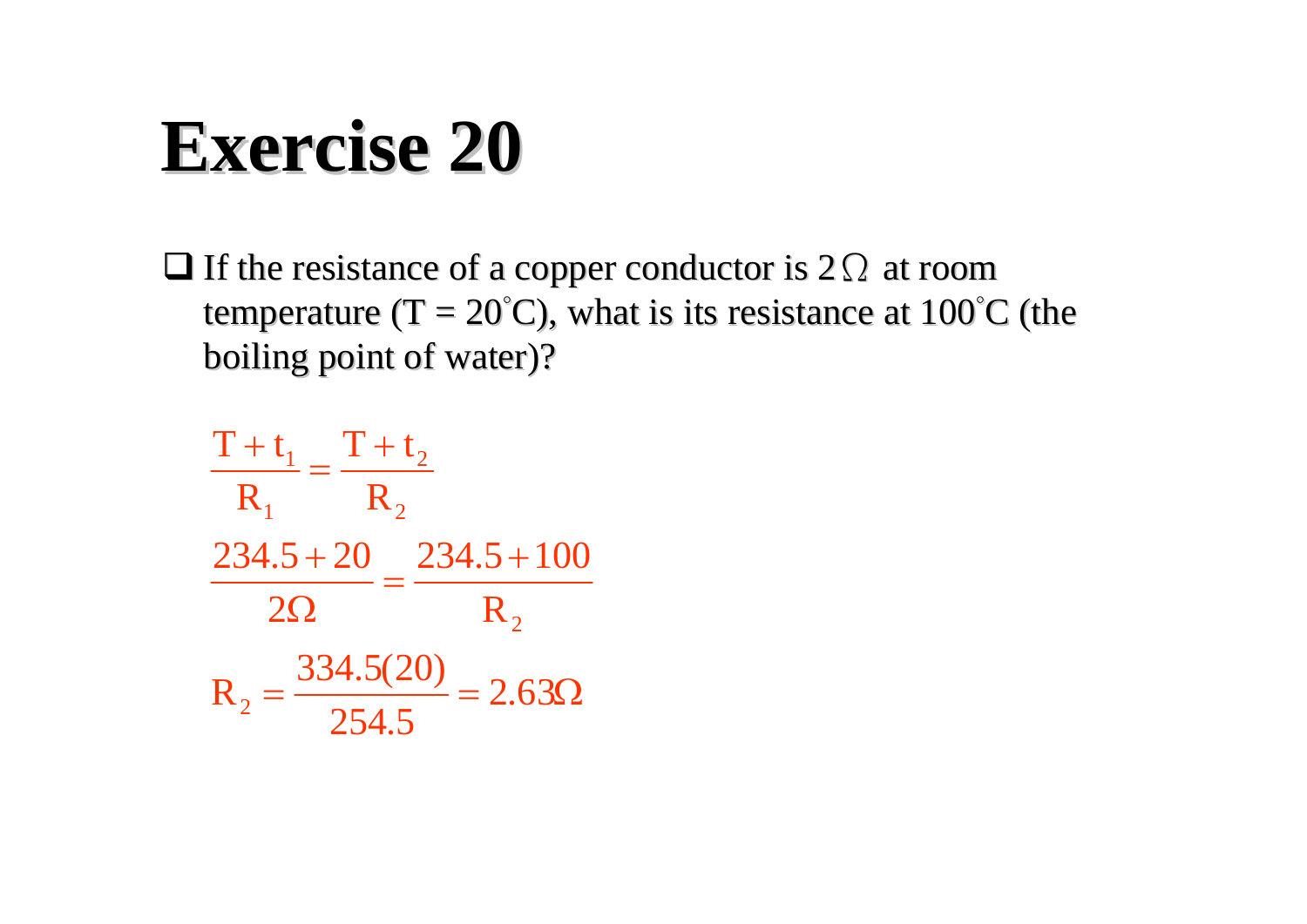# **Exercise 21 Exercise 21**

 $\Box$  At what temperature will the resistance of a No. 8 copper wire double if its resistance at T = 20°C is 1  $\Omega$ ?

$$
\frac{T + t_1}{R_1} = \frac{T + t_2}{R_2}
$$
  

$$
\frac{234.5 + 20}{10} = \frac{234.5 + t_2}{20}
$$
  

$$
t_2 = 234.5 \text{°C}
$$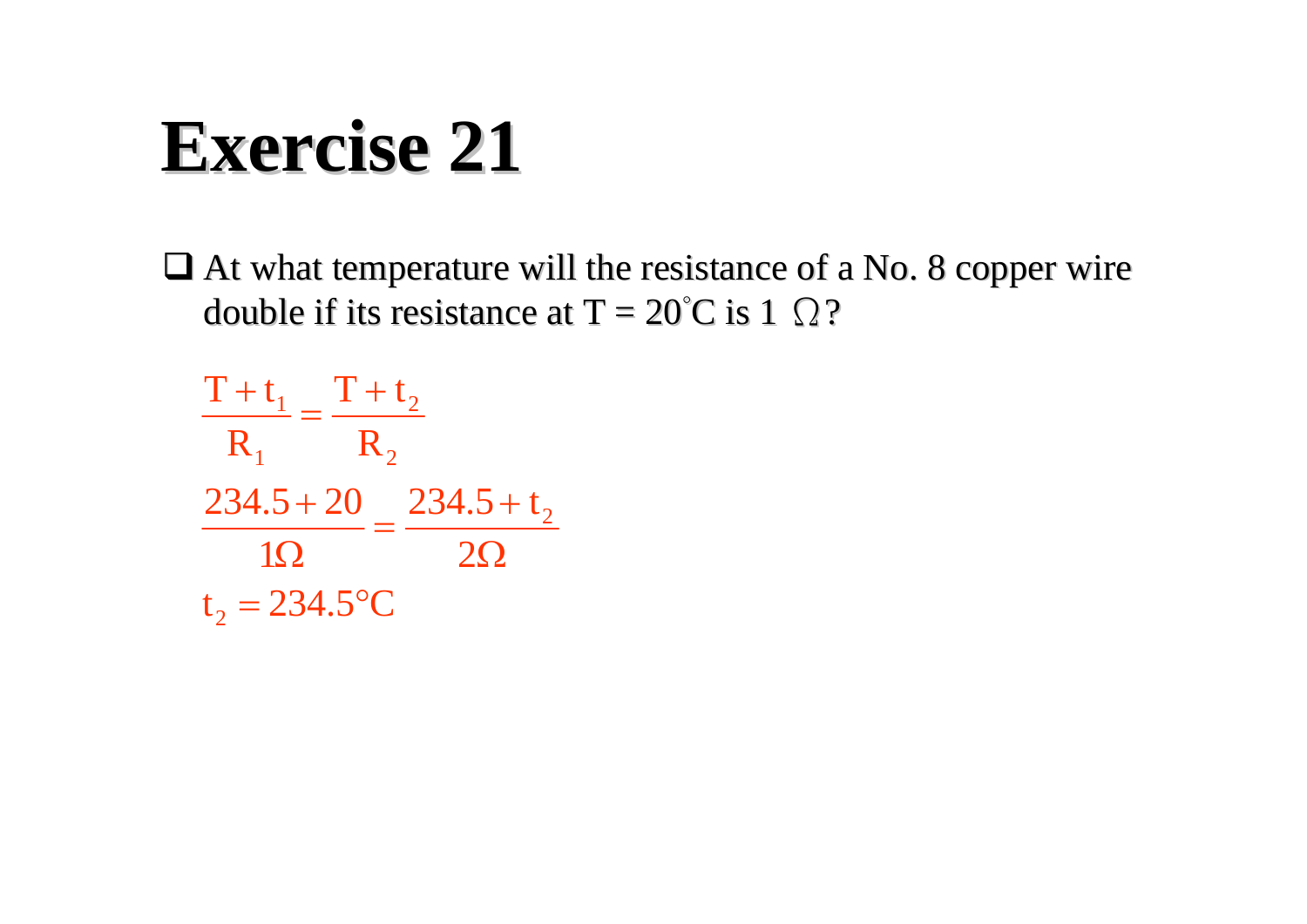# **Exercise 22 Exercise 22**

 $\Box$  If the resistance of a copper conductor 400 ft long is 10  $\Omega$  at room temperature (T =  $20^{\circ}$ C), what is its resistance at -20 $^{\circ}$ C?

$$
\frac{T + t_1}{R_1} = \frac{T + t_2}{R_2}
$$
  

$$
\frac{234.5 + 20}{10\Omega} = \frac{234.5 - 20}{R_2}
$$
  

$$
R_2 = \frac{214.5(10)}{254.5} = 8.43\Omega
$$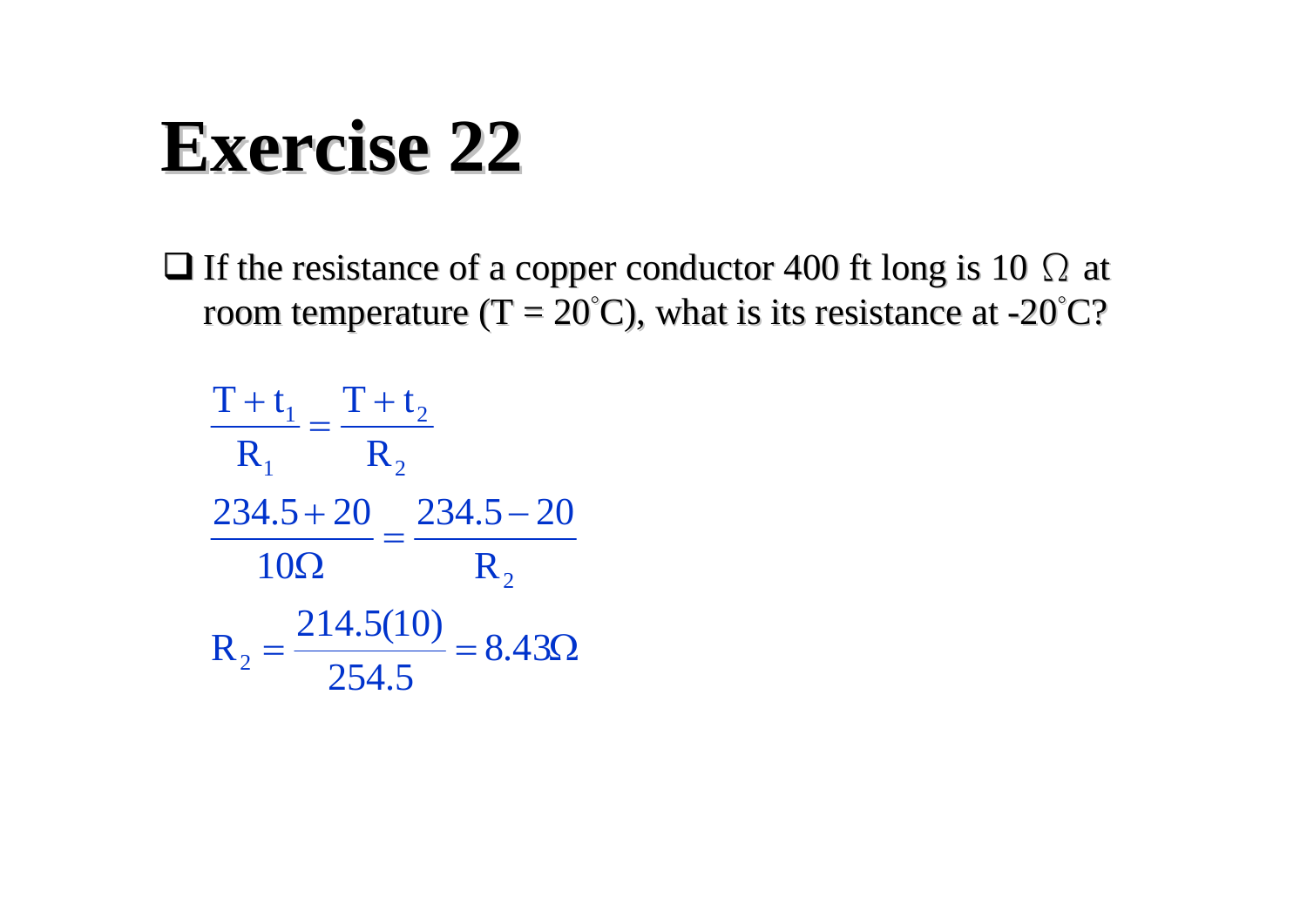# **Exercise 23 Exercise 23**

- a. Determine the resistance of a modeled composition resistor with the following color bands: red, red, brown, gold.
- b. Indicate its expected range of values. b. Indicate its expected range of values.
	- a. Resistance is 220Ω $±5%$
	- b. Expected range of values:  $209\Omega$ ~231 $\Omega$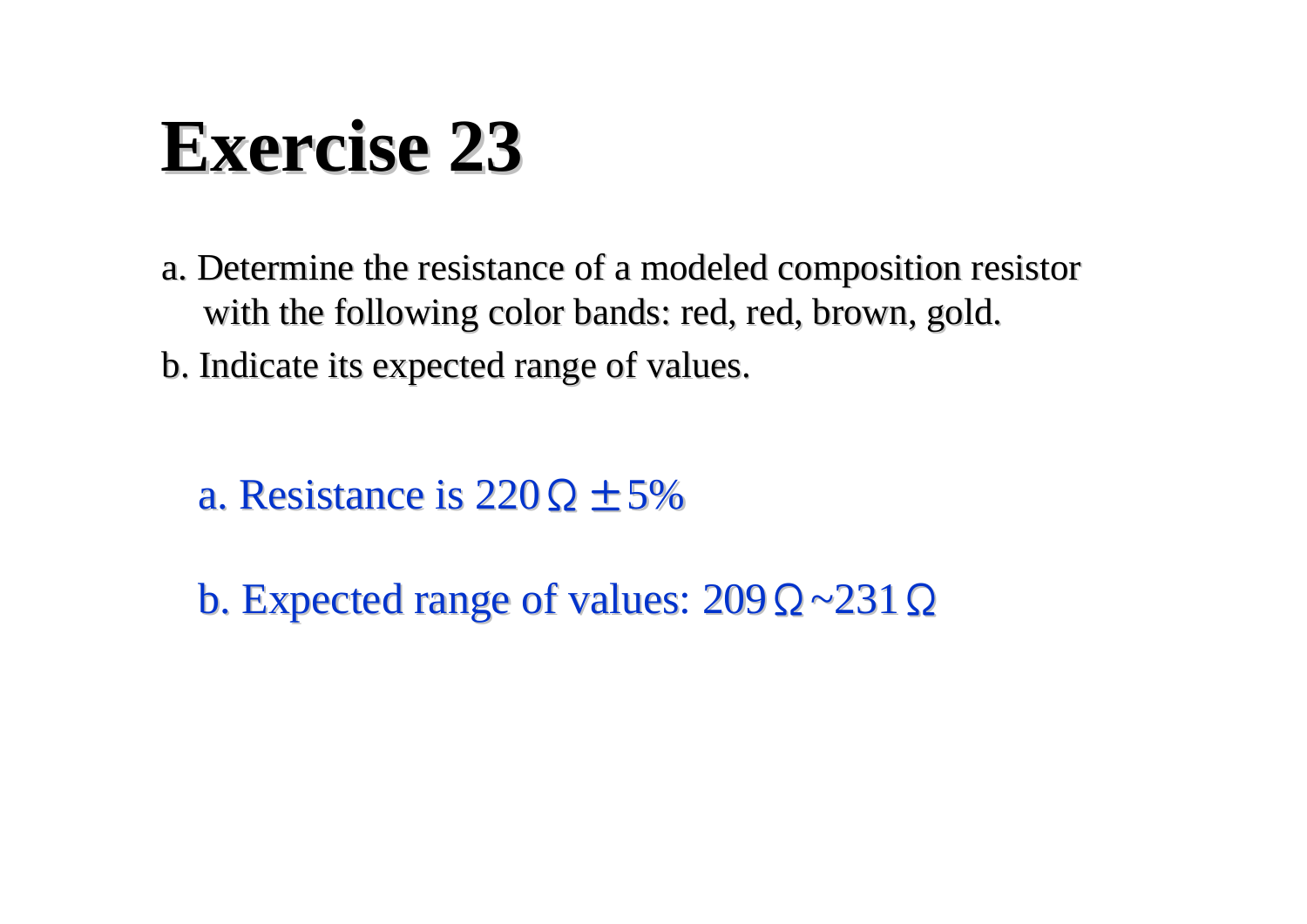# **Exercise 24 Exercise 24**

 $\Box$  Determine the color bands of a 100 kΩ resistor with a tolerance of 5%.

 $100 \text{ k}\Omega = 10 \times 10^4$ brown/black/yellow/Gold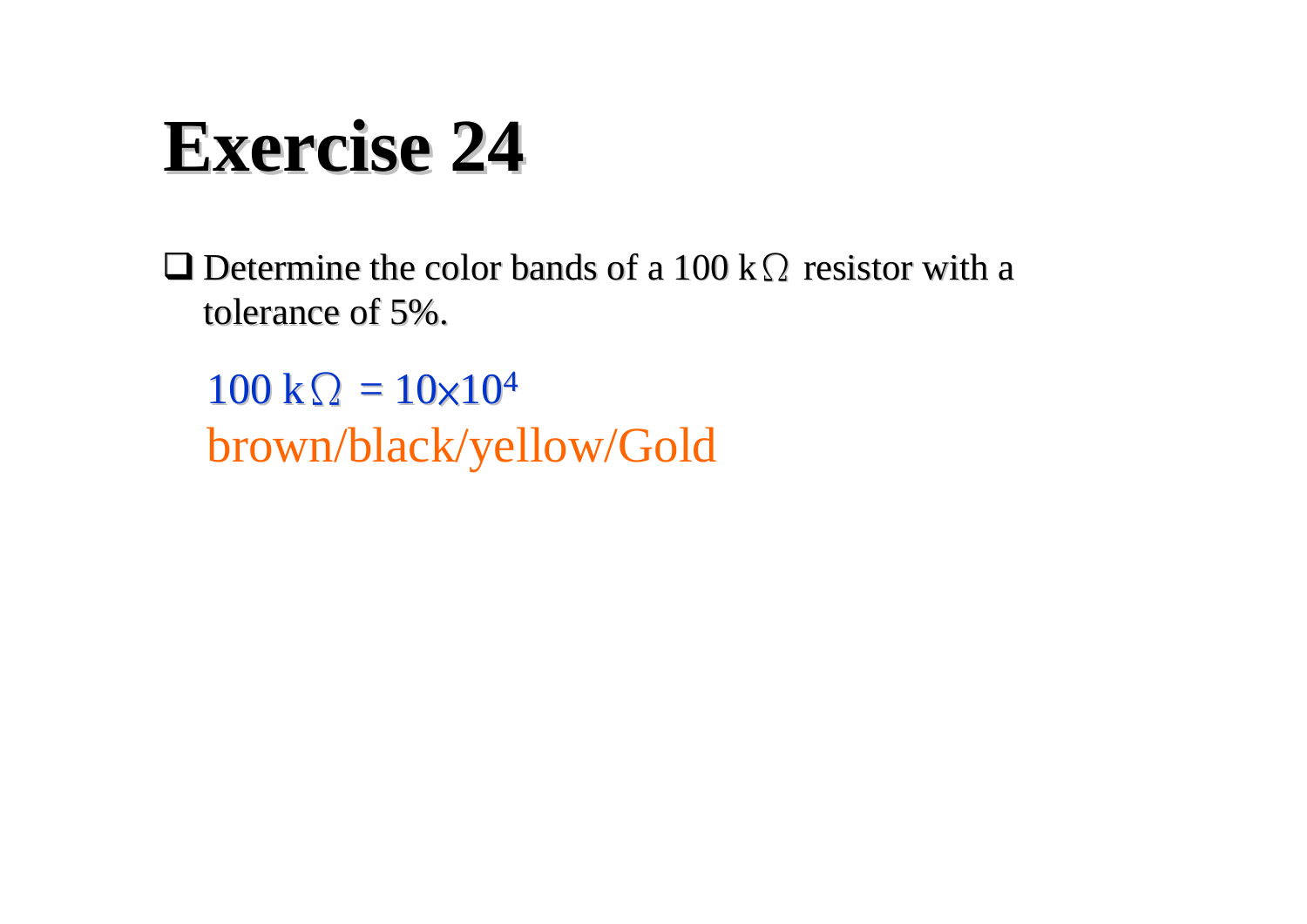# **Exercise 25 Exercise 25**

 $\Box$  Determine the color bands of a 3,952  $\Omega$  resistor with a tolerance of 10%.

orange/white/gold/silver 橙、白、金、銀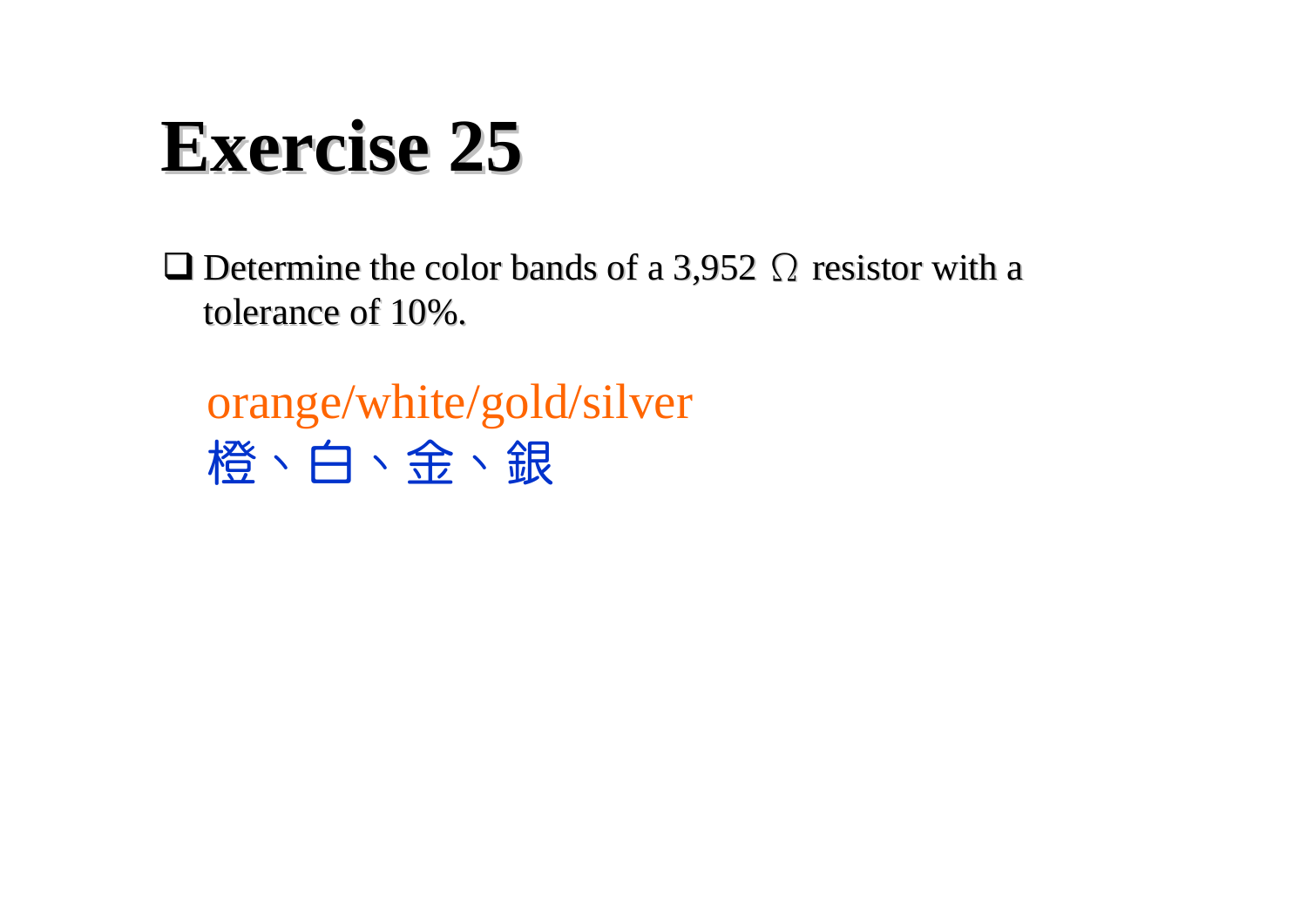# **Exercise 26 Exercise 26**

 $\Box$  Determine the power delivered by a 12 V battery at a current drain of 240 mA.

 $P = EI = (12V)(240mA) = 2.88W$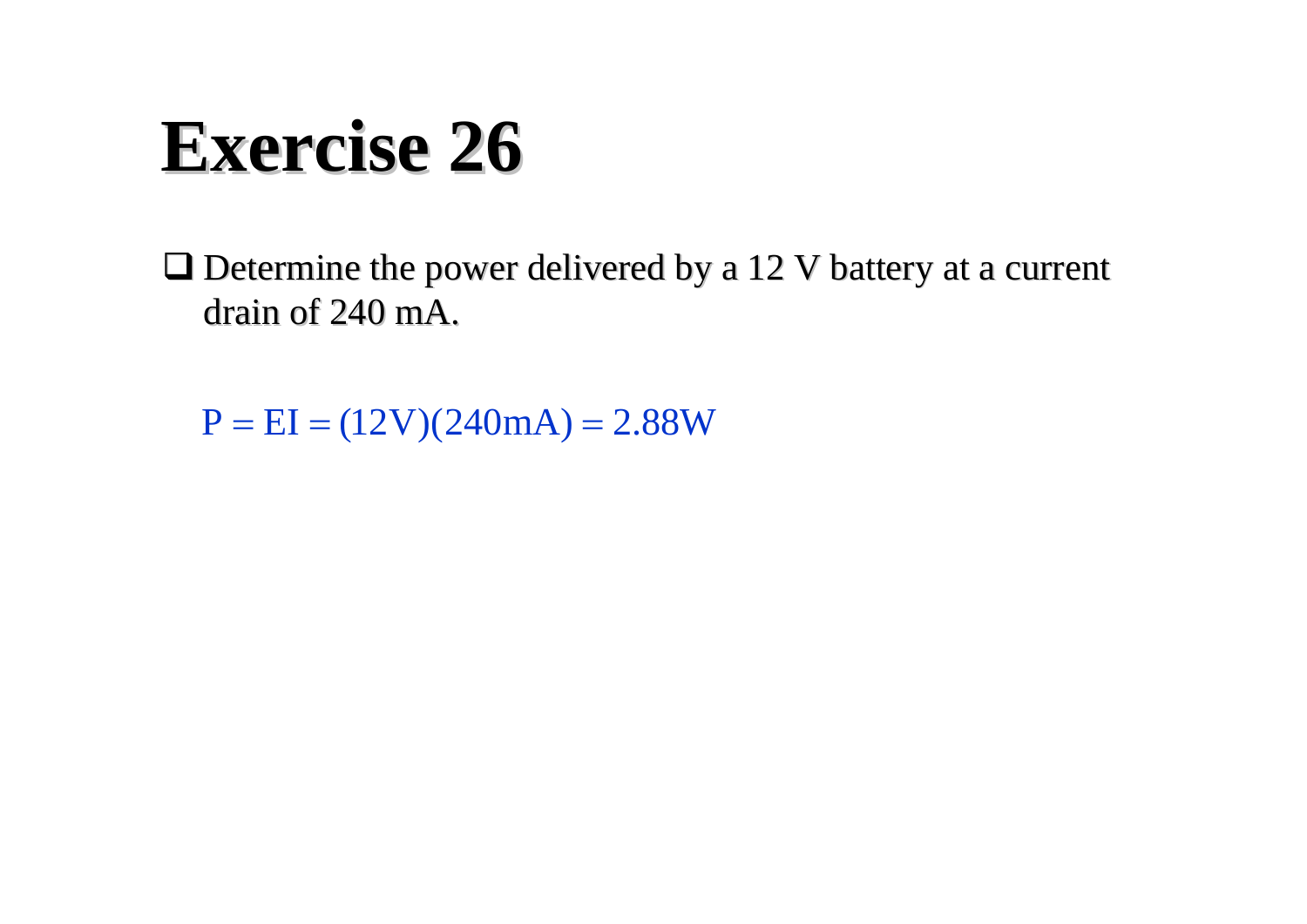## **Exercise 28 Exercise 28**

 $\Box$  A 280 W television set is connected to a 120 V outlet. Determine the current drawn by the set.

 $\frac{28844}{120V} = 2.33A$ 280W  $\mathbf E$ P $I = - = P = EI$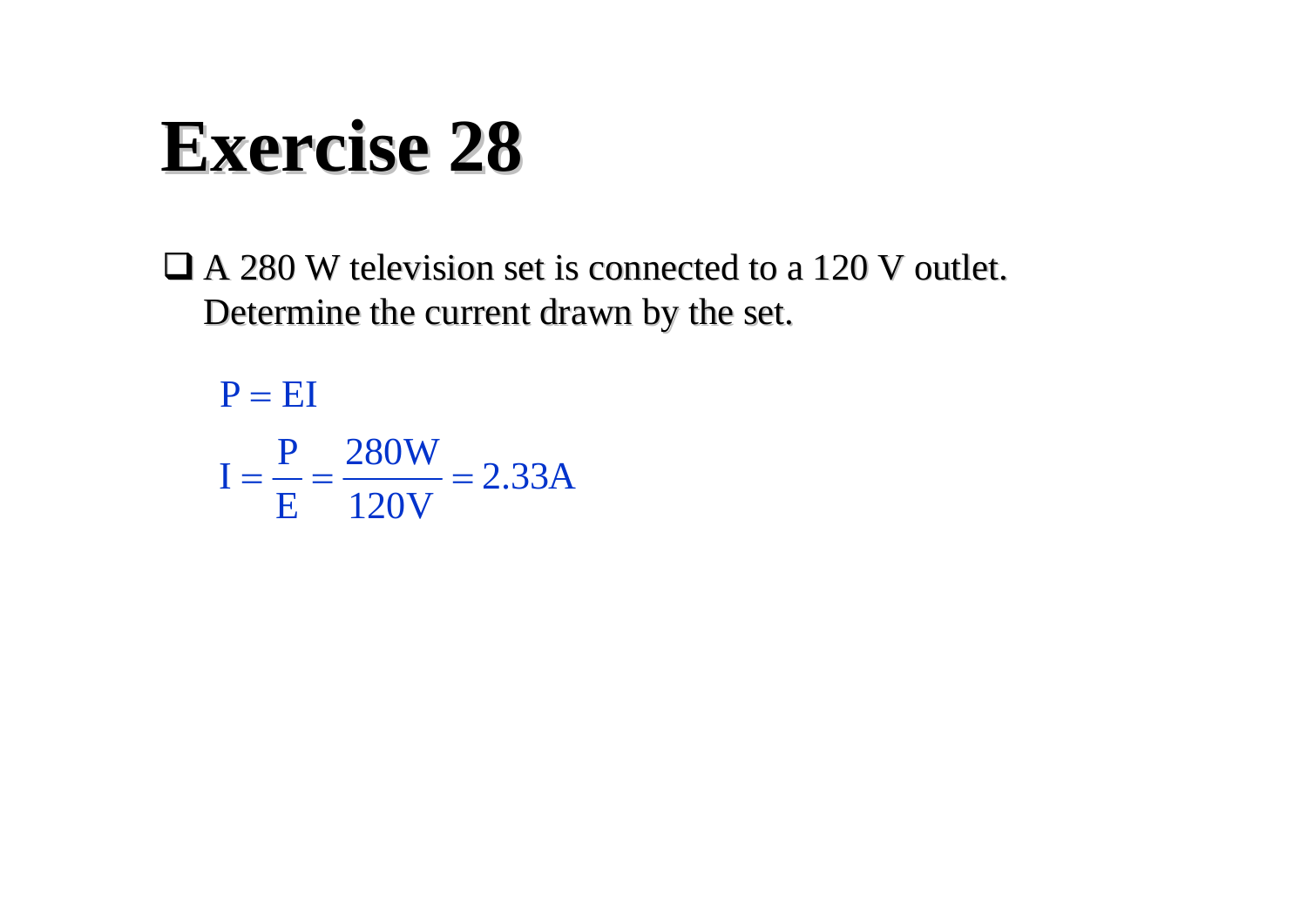# **Exercise 30 Exercise 30**

- $\Box$  Calculate the cost of using the following appliances for the indicated time period if the unit cost is 9 cents/kWh.
	- a. Six  $60$  -W bulbs for 6 h.
	- b. 8-W clock for 30 days (1 month).
	- c. 160-W television set for 4 h 30 min.
	- d. 5000-W clothes dryer for 45 min.

 $Cost = (12.39kWh)(9cents / kWh) = 111.51cents$ 12.39kWh 1000  $\frac{(160W)(4.5h) + (5000W)(3/4h)}{h}$ 1000  $kWh = \sum_{n=0}^{\infty} \frac{(6)(60W)(6h) + (8W)(30 days)(24h / day)}{kWh} +$  $\hspace{0.1mm} + \hspace{0.1mm}$  $=\sum_{n=0}^{\infty} \frac{(6)(60W)(6h)^{n}}{2\pi}$  $=\sum$ =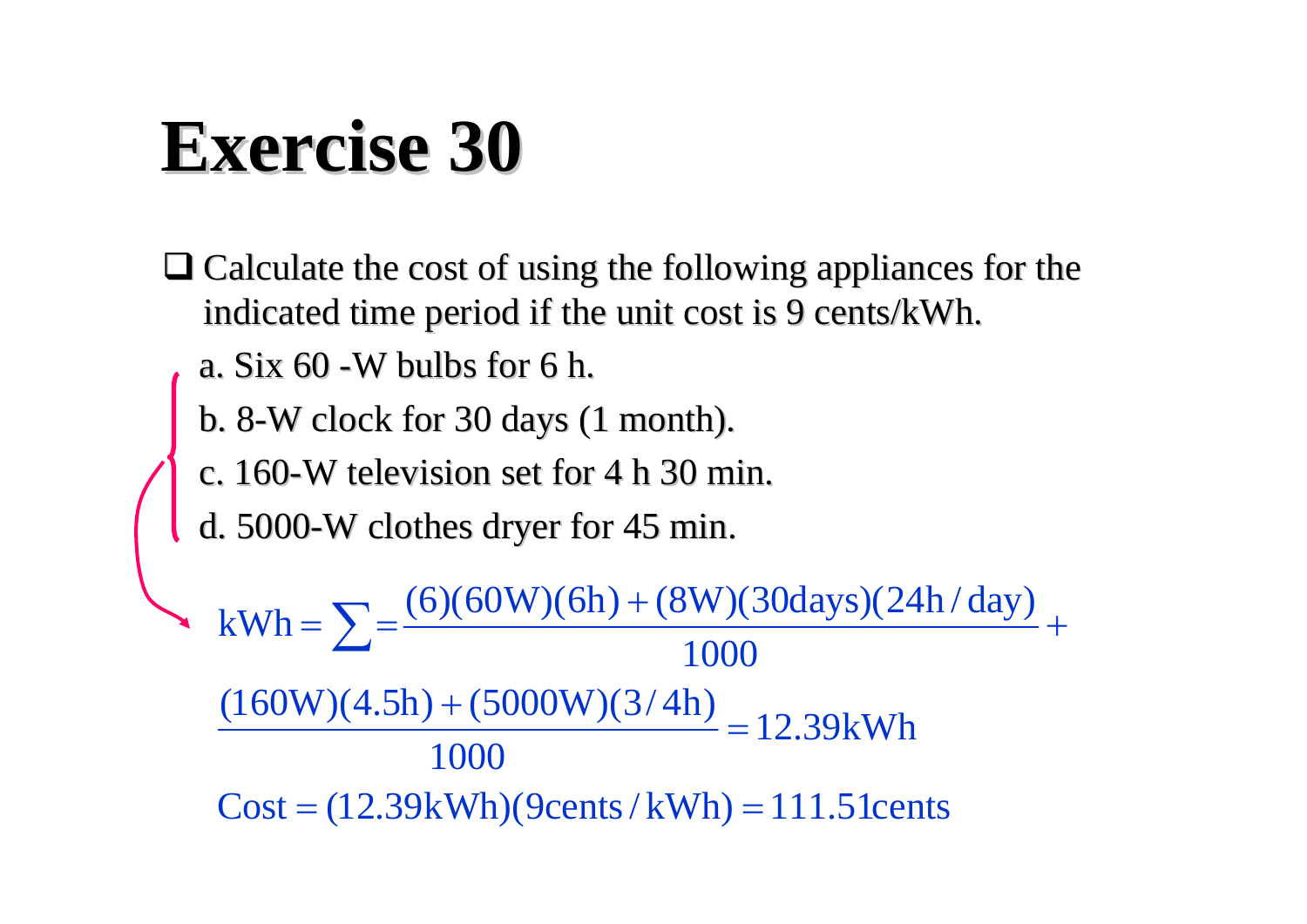## **Exercise 32 Exercise 32**

 $\Box$  How long can we use a welding unit for \$1.00 if the unit draws 14 A at 220 V and the cost is 9 cents/kWh? 14 A at 220 V and the cost is 9 cents/kWh?

\$1.00使用多少kWh?  $\frac{18888 \text{ m/s}}{9 \text{cents}} = 11.11 \text{kWh}$ 100cents 9cents/ kWh \$1.00 1000  $\frac{\text{Pt}}{1000} \rightarrow 11.11 \text{kWh} = \frac{(220 \text{V})(14 \text{A}) \text{t}}{1000}$ Pt $kWh = \frac{1}{100} \rightarrow 11.11$  kWh =

 $\Rightarrow$  t = 3.61h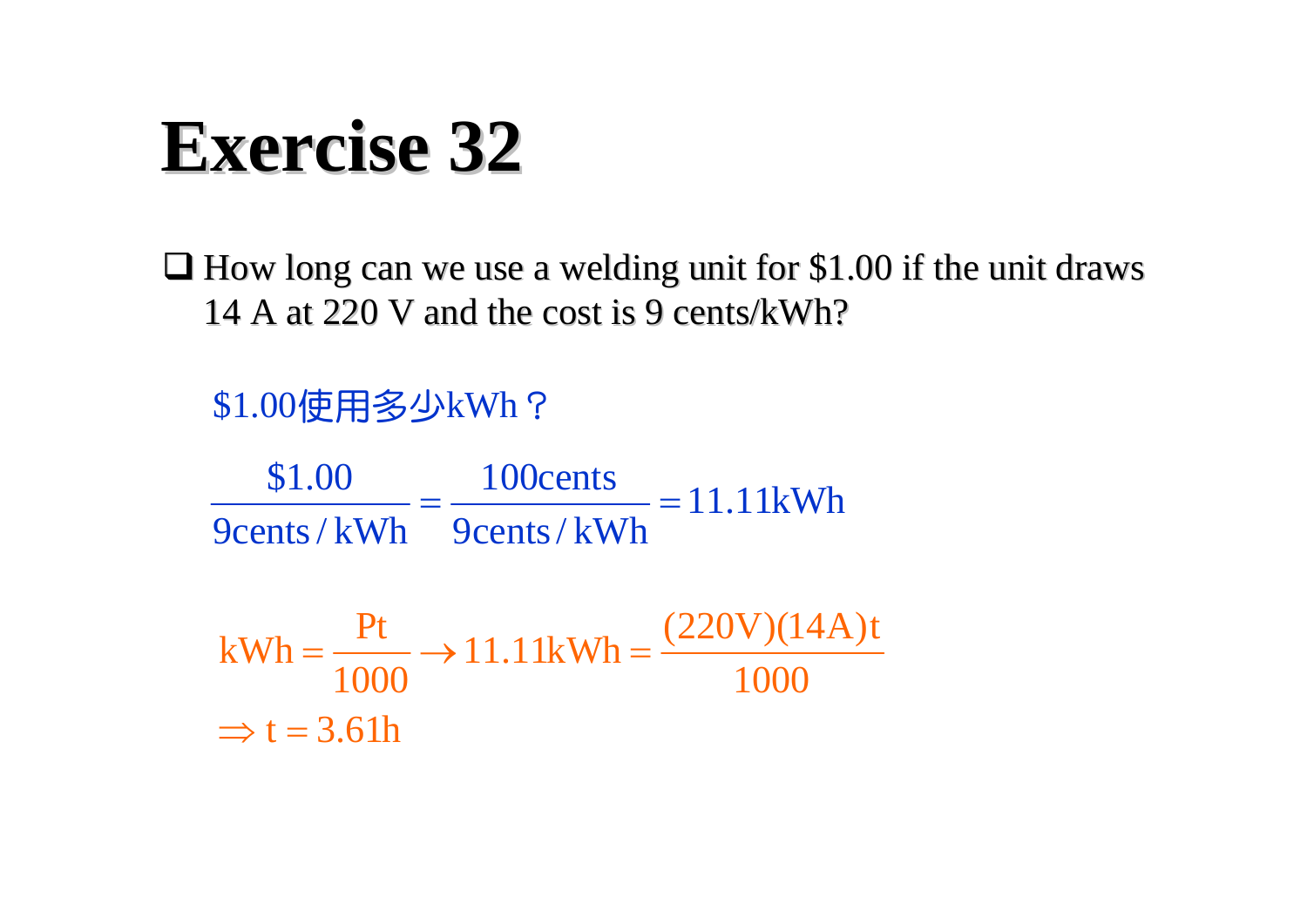### **Exercise 34 Exercise 34**

- a. A 2.2-hp motor has an input power demand of 2,400 W. Determine its efficiency.
- b. If the applied voltage is  $120$  V, find the input current.
- c. What is the power lost in the energy transfer (in watts)?

a. 
$$
\eta = \frac{P_o}{P_i} = \frac{(2.2 \text{hp})(746 \text{W/hp})}{2,400 \text{W}} \times 100\% = 68.4\%
$$
  
b.  $P_i = EI$   $I = \frac{P_i}{E} = \frac{2,400 \text{W}}{120 \text{V}} = 20 \text{A}$   
c. Power lost  $= P_i - P_o = 2400 \text{W} - 1641 \text{W} = 759 \text{W}$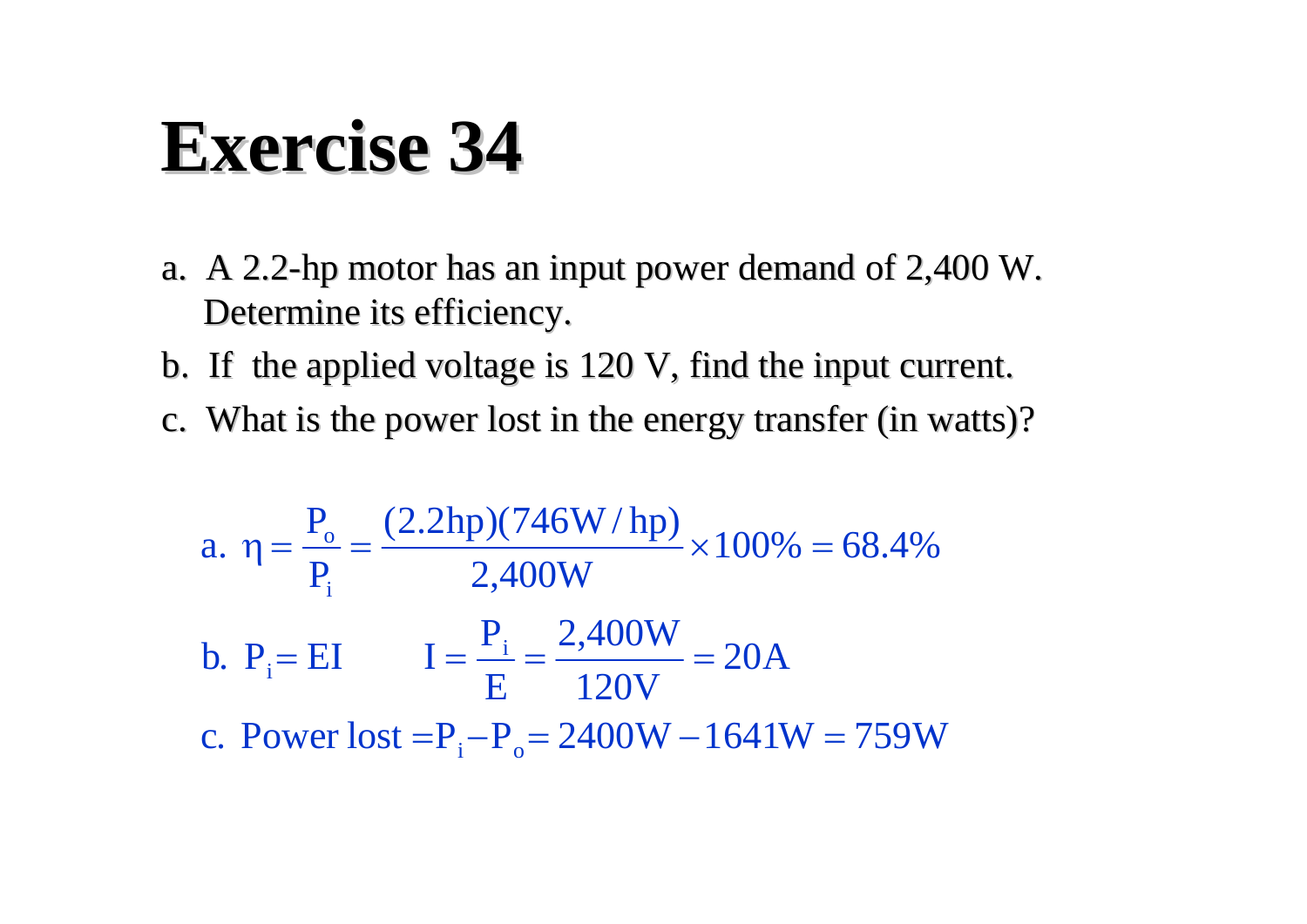#### **Exercise 36 Exercise 36**

 $\Box$  Find the total resistance of the networks in Fig. 2.55.



b.  $R_T = R_1 + R_2 + R_5 + R_6$ a.  $R_T = 6\Omega + 8\Omega + 8\Omega + 4\Omega + 4\Omega = 30\Omega$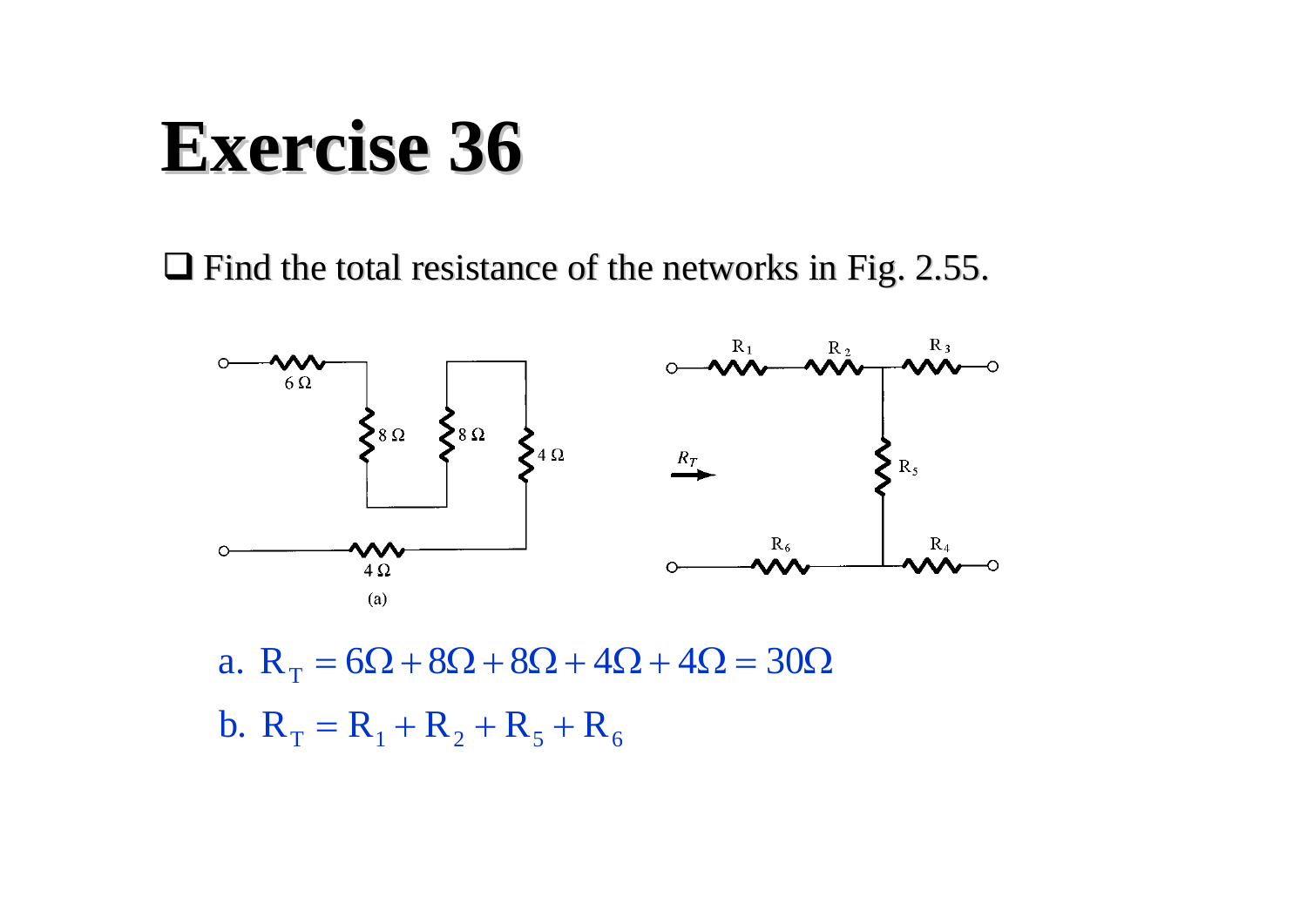# **Exercise 38 Exercise 38**

 $\Box$  For the circuit in Fig. 2.57,  $\frac{1}{2}$  40 V  $R_3$ determine:  $\overrightarrow{R_T}$ a.  $R_T$ . b. I. **FIG. 2.57** c.  $V_3$ . d.  $P_2$ . a. R<sub>T</sub> =  $2\Omega$  +  $6\Omega$  +  $12\Omega$  =  $20\Omega$ E40V  $b. I = \frac{184}{20\Omega} = 2A$  $=$   $=$  $\overline{\overline{\Omega}} =$ R  $\rm T$ c.  $V_3 = IR_3 = (2A)(12\Omega) = 24V$ d.  $P_2 = I^2 R_2 = (2A)^2 (6\Omega) = 24W$  $P_2 = I^2 R_2 = (2A)^2 (6\Omega) =$ 

 $P<sub>2</sub>$ 

 $6\Omega$ 

 $R_1$ 

 $2\Omega$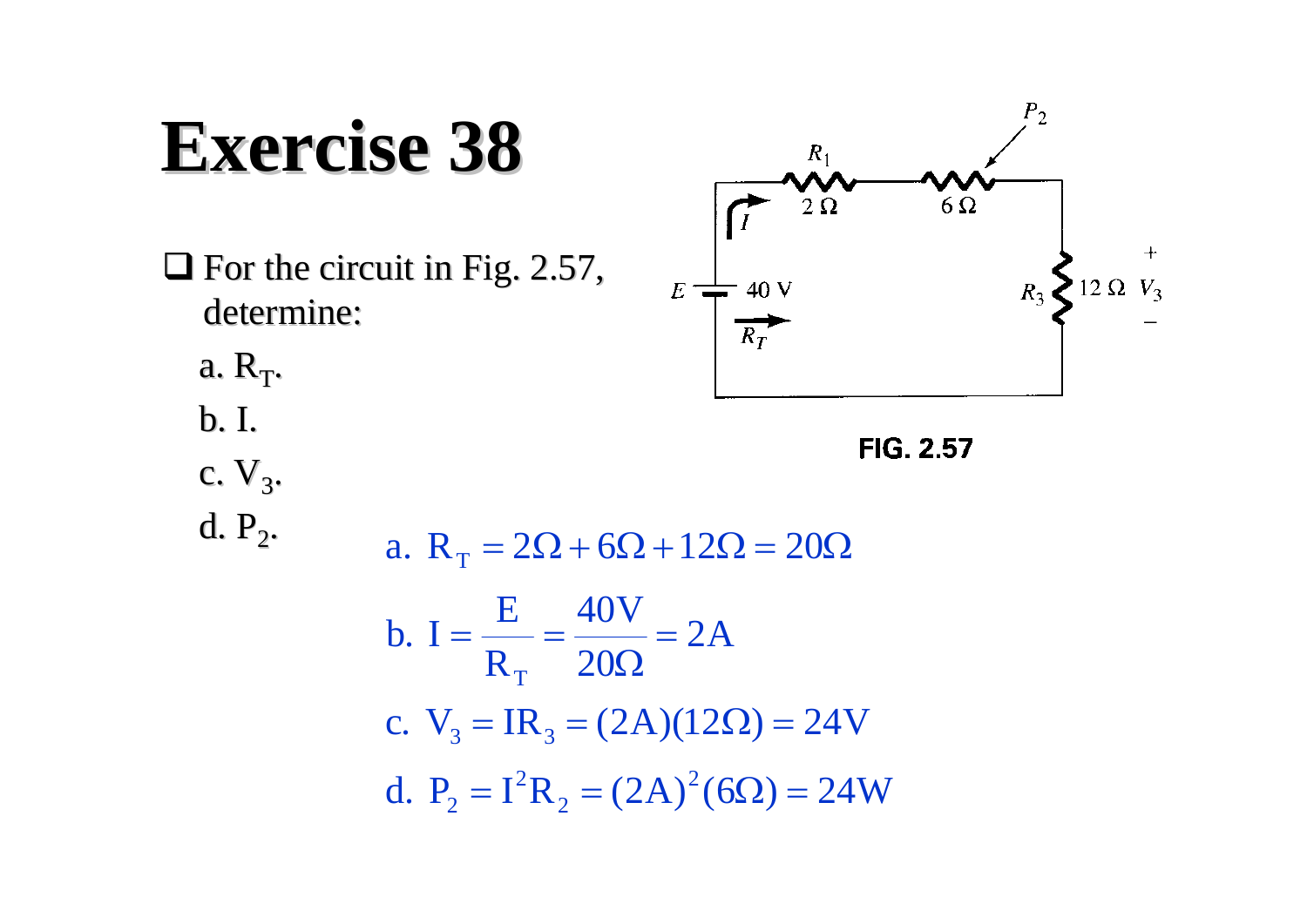#### **Exercise 39 Exercise 39 - a**

 $\Box$  Determine the unknown quantities for the networks in quantities for the networks in Fig. 2.58a.



$$
P = I2R3 = 16W \rightarrow I = 2A
$$
  
\n
$$
R1 = \frac{8V}{2A} = 4\Omega
$$
  
\n
$$
RT = R1 + R2 + R3 = 11\Omega
$$
  
\n
$$
E = I \times RT = (2A)(11\Omega) = 22V
$$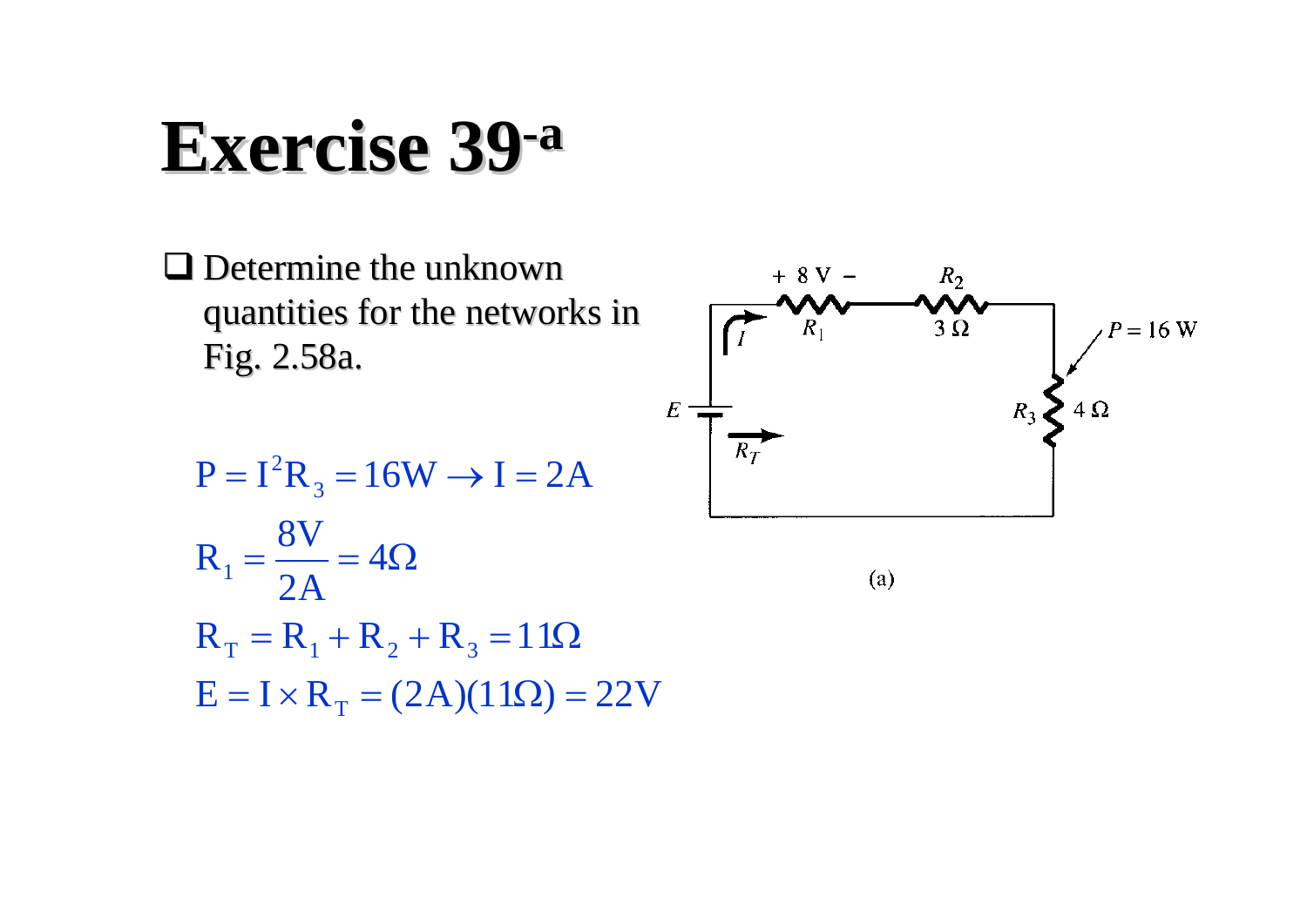#### **Exercise 39 Exercise 39 - b**

 $\Box$  Determine the unknown quantities for the networks in quantities for the networks in Fig. 2.58b.



$$
P = I^2 R_2 = 9 \times R_2 = 45W \rightarrow R_2 = 5\Omega
$$

$$
R_1 = \frac{12V}{3A} = 4\Omega
$$
  
\n
$$
R_T = R_1 + R_2 + R_3 = 17\Omega
$$
  
\n
$$
E_2 - 20V = I \times R_T = (3A)(17\Omega) = 51V
$$
  
\n
$$
E_2 = 71V
$$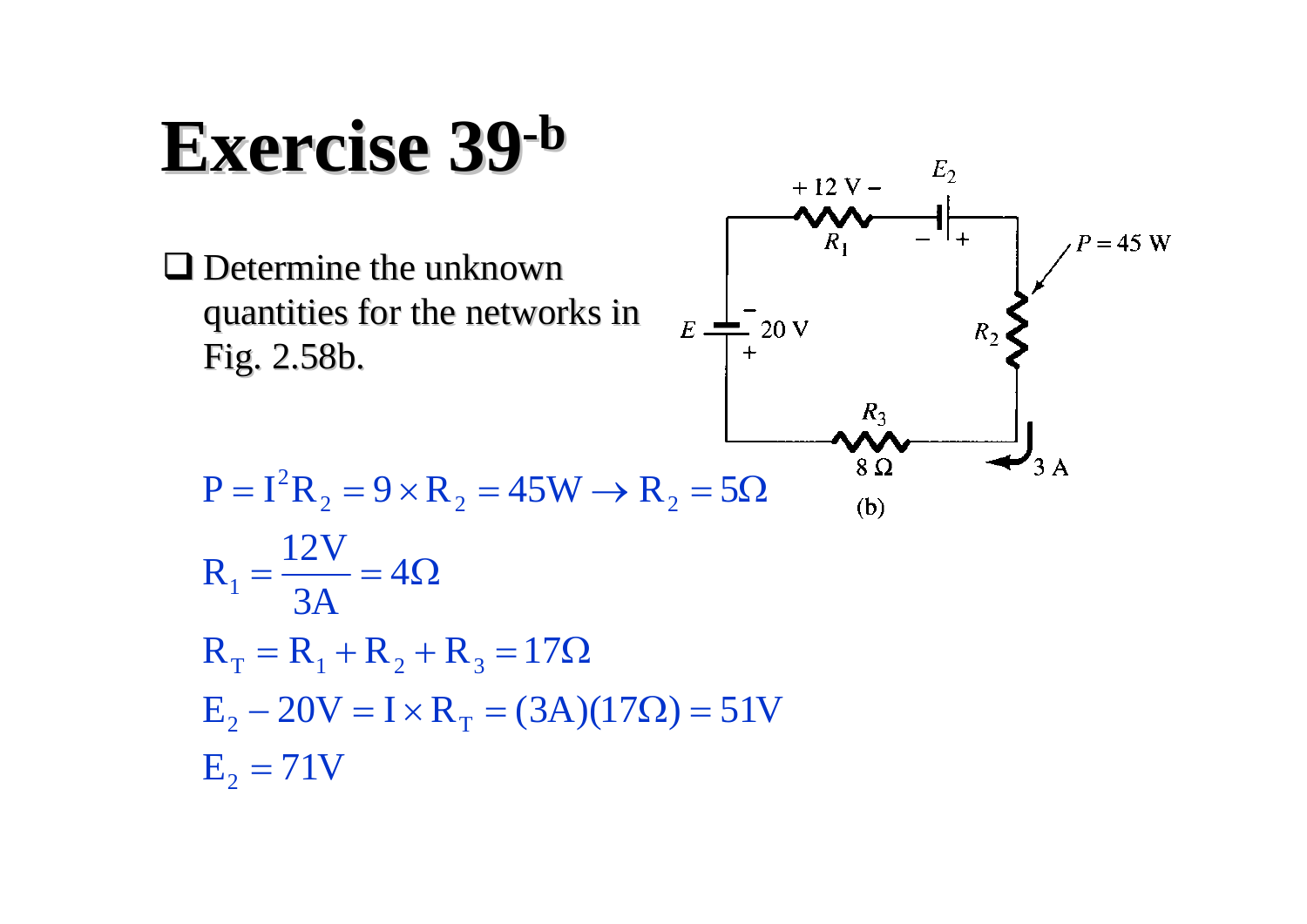#### **Exercise 40 Exercise 40-a**

 $\Box$  Determine the unknown voltage for the circuit in Fig. 2.59 using Kirchhoff's voltage law.

 $V_5 = V_3 = 23V$  $V_4 = 16V - 5V = 11V$  $V_3 = 23V$  $16V - 5V + 12V - V_3 = 0$ 

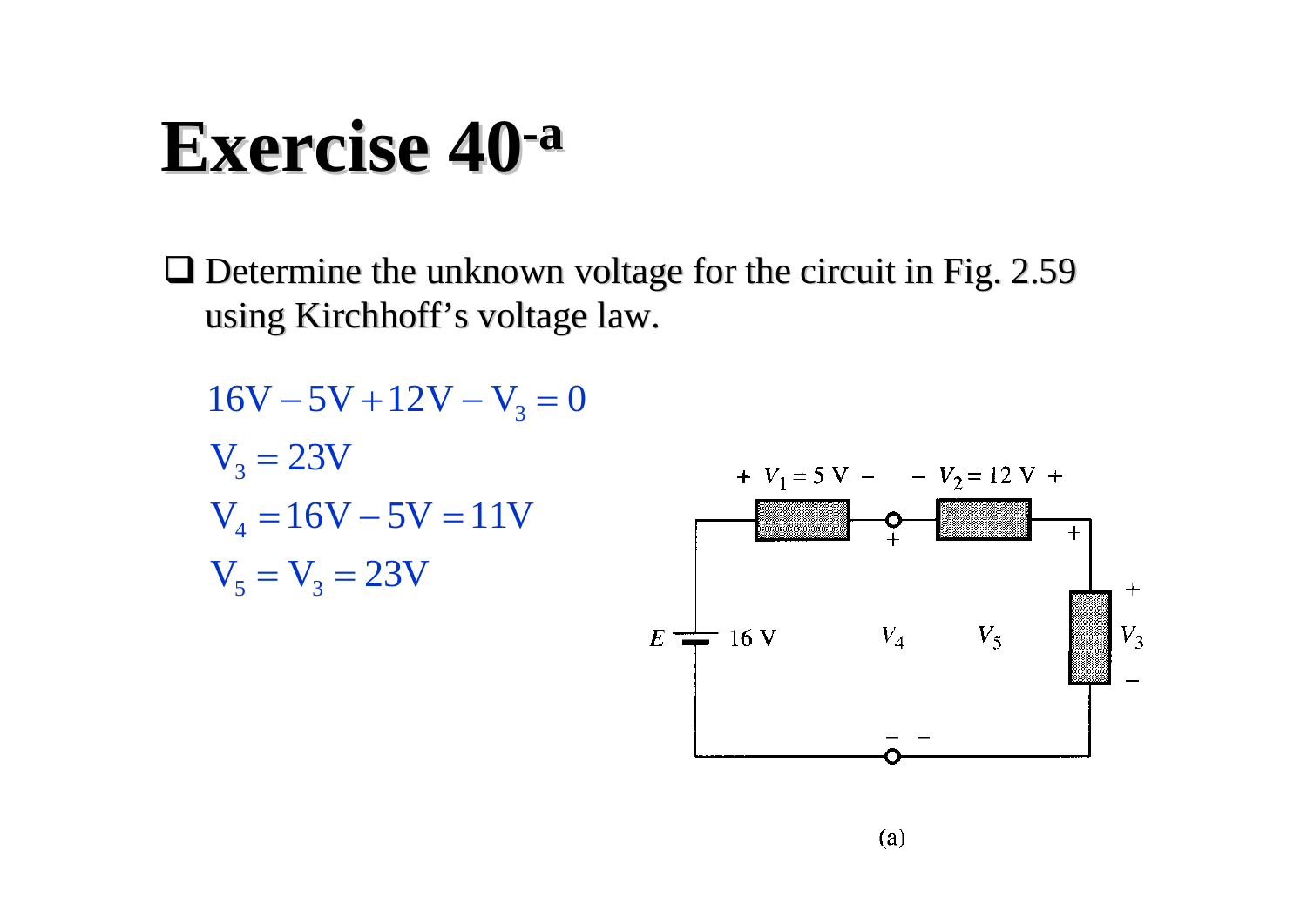## **Exercise 40 Exercise 40-<sup>6</sup>**

 $\Box$  Determine the unknown voltage for the circuit in Fig. 2.59 using Kirchhoff's voltage law.

 $V_2 = 44V - 16V = 28V$  $40V - 16V - V_2 + 4V = 0$  $V_3 = E = 40V$ 

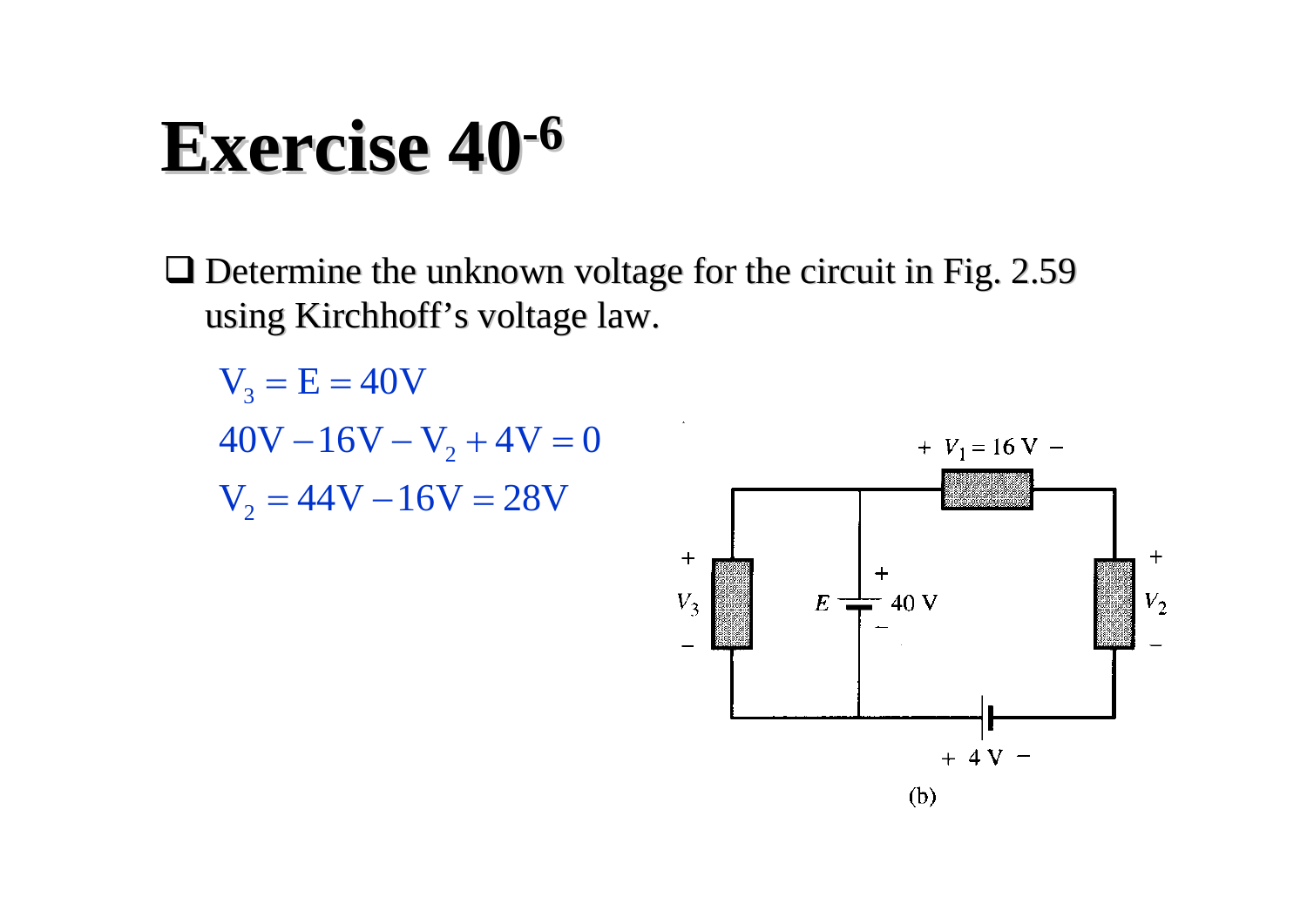# **Exercise 41 Exercise 41**

 $\Box$  Determine the voltage V<sub>3</sub> and V<sub>4</sub> using the voltage-divider rule for the network in Fig.  $2.60$ .

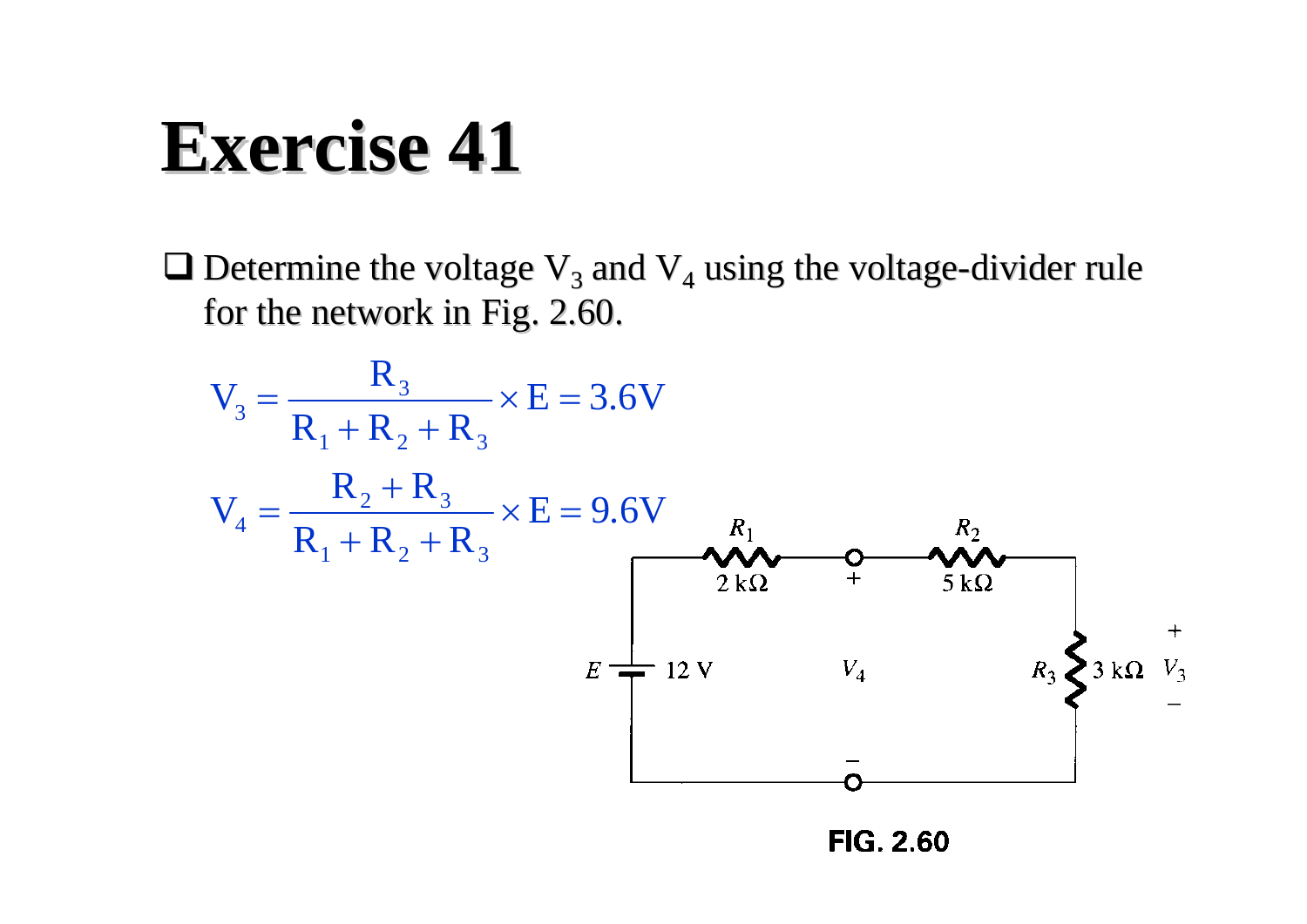#### **Exercise 42 Exercise 42**

 $\Box$  Determine R<sub>2</sub> for the given voltage level for the network in Fig. 2.61 using the voltage-divider rule.

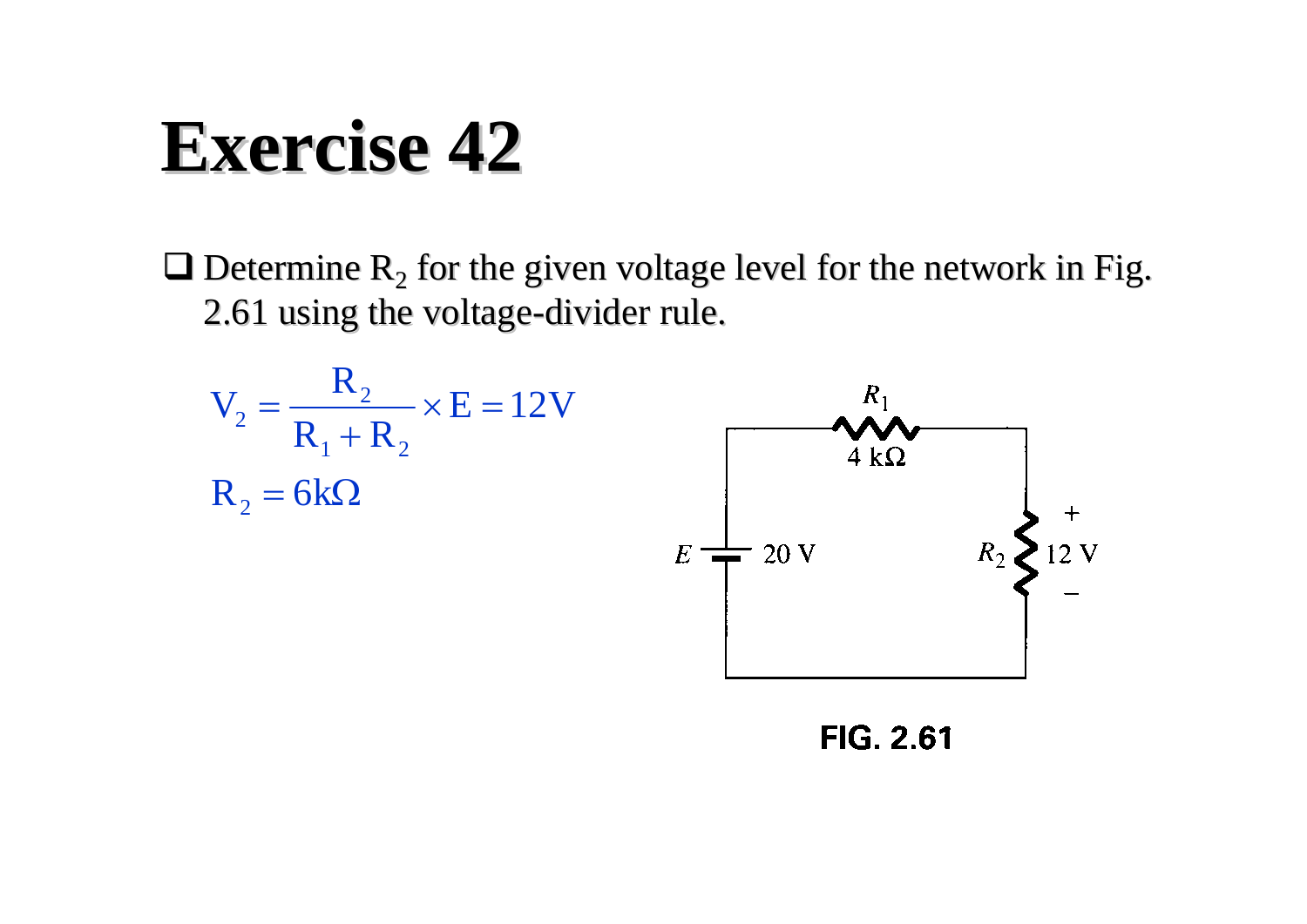#### **Exercise 43 Exercise 43**

 $\Box$  Determine the voltage levels V<sub>1</sub> and V<sub>3</sub> and E for the circuit in Fig.  $2.62$ .



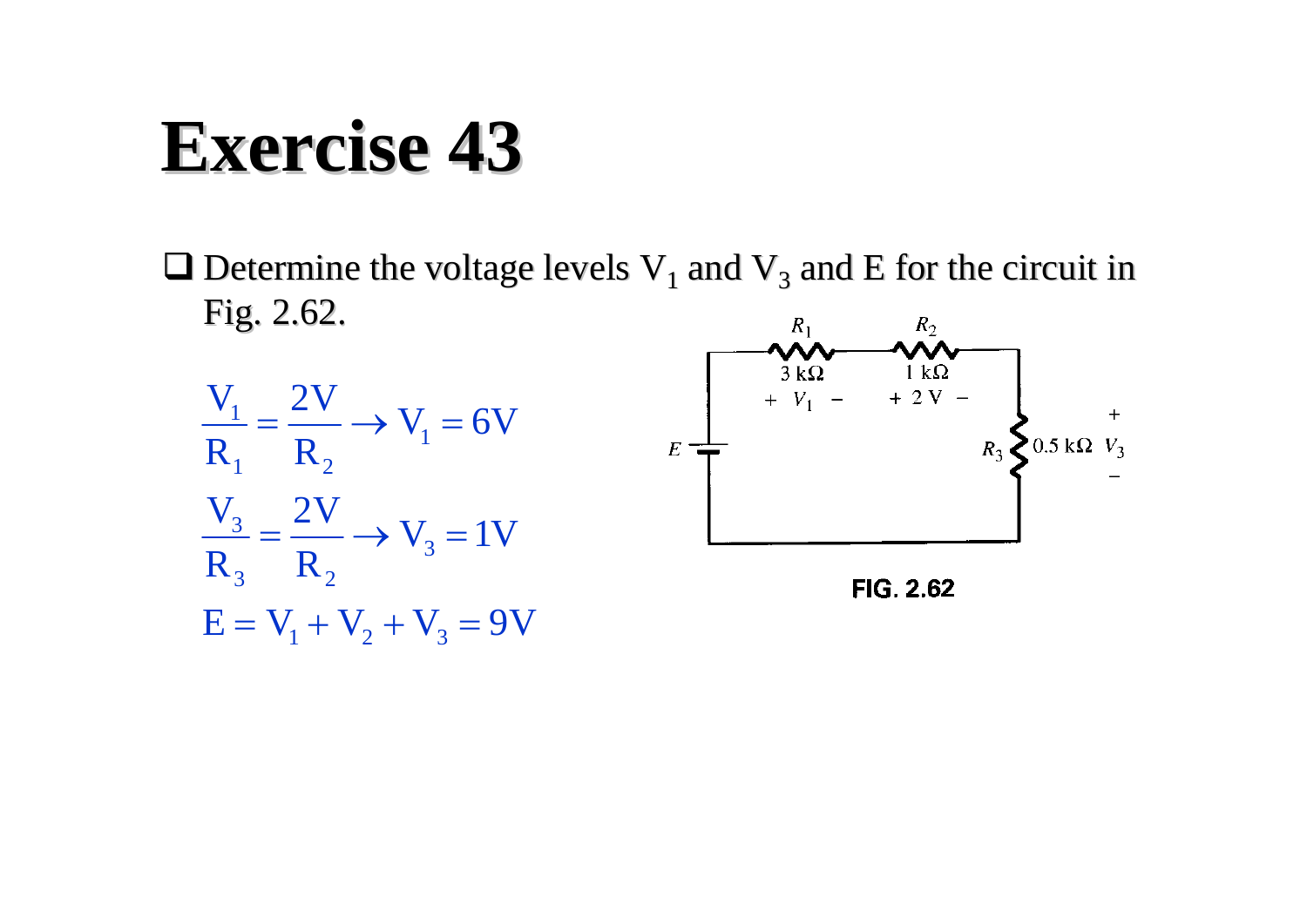### **Exercise 44 Exercise 44**

 $\Box$  Determine the total resistance of the networks in Fig. 2.63.



 $R_1$   $R_2$   $R_3$ b.  $R_T = R_1 / / R_2 / / R_3 = 2k\Omega / / 10k\Omega / / 100k\Omega = 1.639k\Omega$  $T = \mathbf{1}$   $\mathbf{1}$   $\mathbf{1}$   $\mathbf{2}$  $R_{\rm T}$   $R_{\rm t}$   $R_{\rm t}$  R 1 R 1 R 1 R  $\frac{1}{-} = \frac{1}{-} + \frac{1}{-} +$ 1 R 1 R a.  $R_r = R_1 / R_2 = 0.4 k\Omega / 8 k\Omega = 380.95\Omega$   $\frac{1}{1} = \frac{1}{1} + \frac{1}{1}$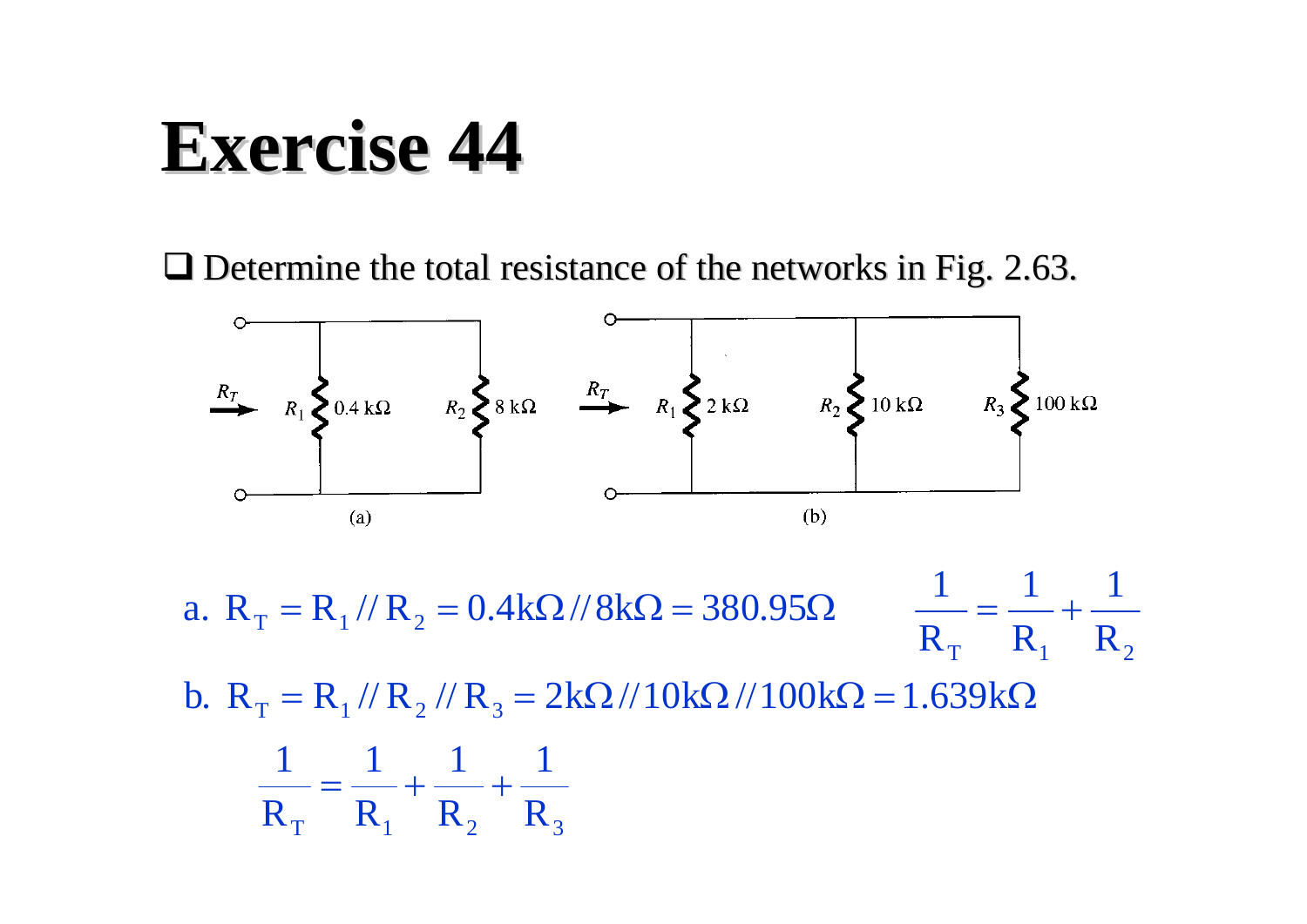#### **Exercise 45 Exercise 45**

**Q** Determine R<sub>1</sub> for the networks in Fig. 2.64.

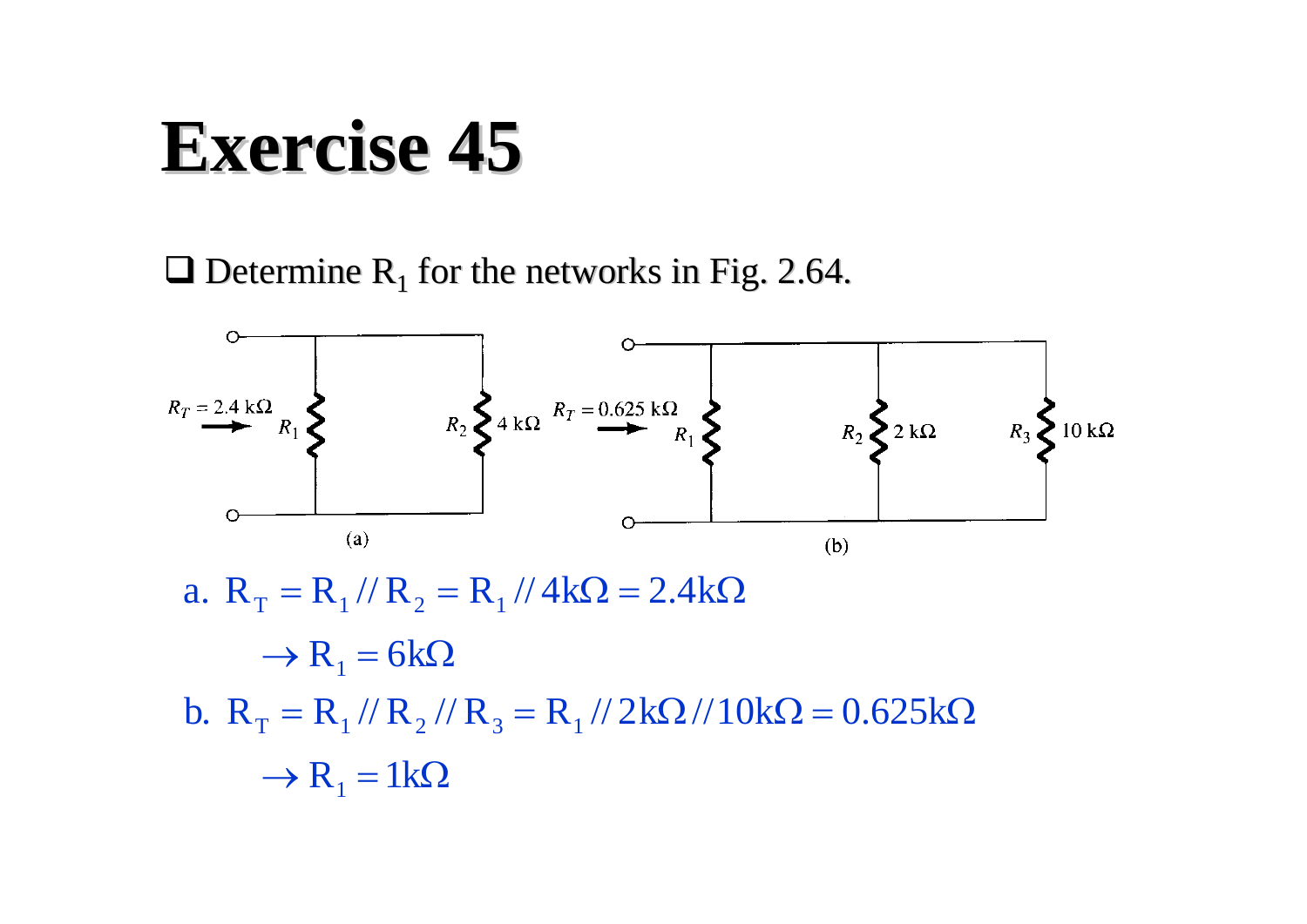#### **Exercise 46 Exercise 46-<sup>1</sup>**

 $\Box$  For the network in Fig. 2.65 determine:

a.  $R_T$ . b. I. c.  $V_1$ . d.  $V_3$ . e.  $P_2$ .





 $R_1$   $R_2$   $R_3$ a.  $R_T = R_1 / / R_2 / / R_3 = 3k\Omega / / 6k\Omega / / 15k\Omega = 1.765k\Omega$ 1 R 1 R 1 R  $\frac{1}{-} = \frac{1}{-} + \frac{1}{-} +$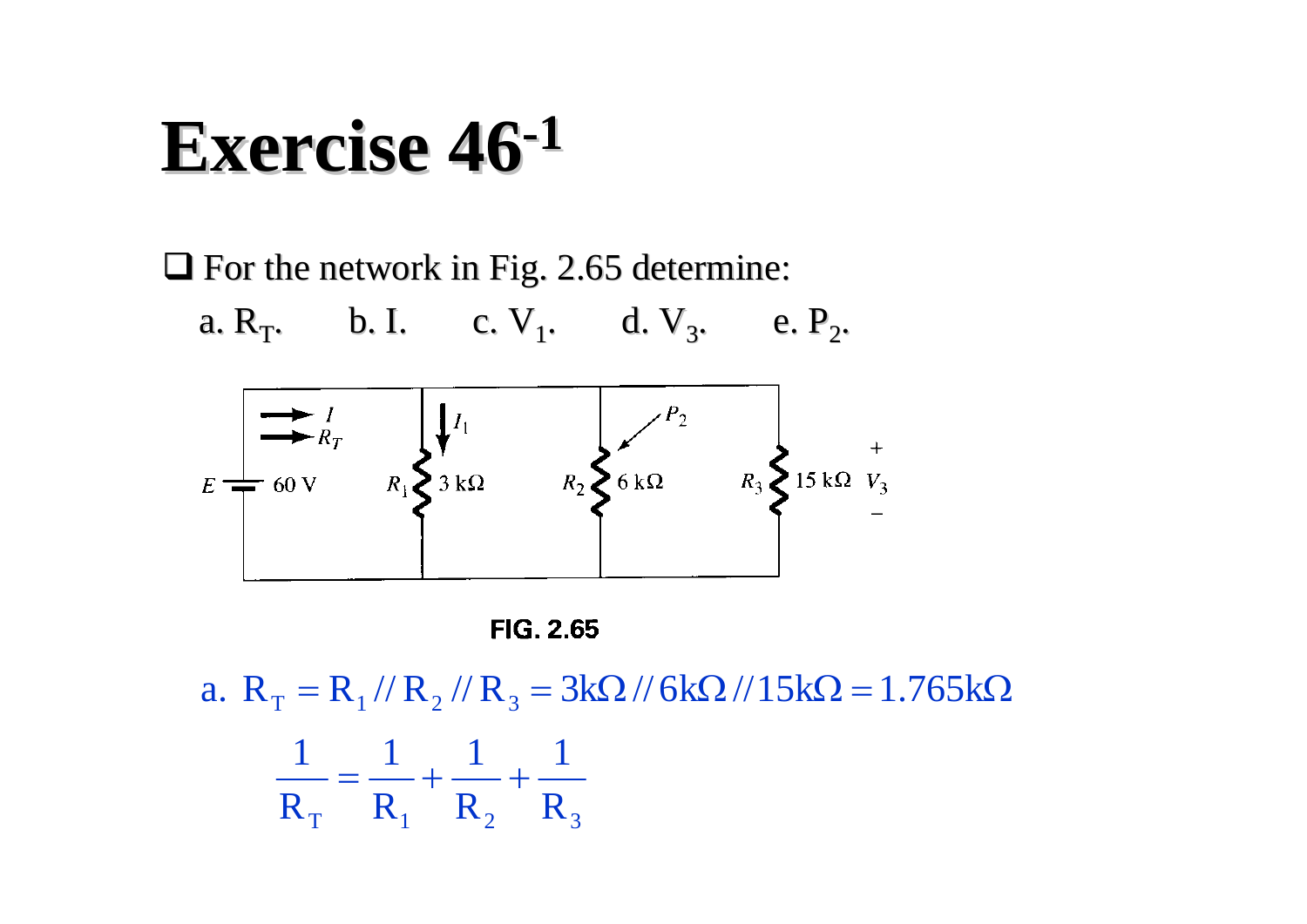#### **Exercise 46 Exercise 46-<sup>2</sup>**

 $\Box$  For the network in Fig. 2.65 determine:

a.  $R_T$ . b. I. c.  $V_1$ . d.  $V_2$ . e.  $P_2$ .  $\frac{\partial V}{\partial kQ} = 0.6W$ (60V) R  $\mathbf E$ R e.  $P_2 = \frac{V}{V}$ 20mA d.  $V_0 = E = 60V$ R  $\mathbf E$ R c.  $I_1 = \frac{V_1}{V_2}$  $\frac{\Sigma}{R_1}$  = 20mA  $\mathbf E$ R 33.99mA c. I<sub>1</sub> =  $\frac{V_1}{V_2}$ 1.765k 60V R E $b. I = -$ 2 2 2 2 R 2 2 3  $1 \quad \mathbf{I}$  $_1 = \frac{R}{R}$  $1 \quad \mathbf{I}$  $_1 = \frac{R}{R}$ T2 1  $= 33.99 \text{mA}$  c.  $I_1 = \frac{R_1}{R_2} = \frac{1}{1} =$  $\overline{\overline{\Omega}}$  = =----- $\equiv$   $\Longrightarrow$   $\equiv$   $\Longrightarrow$   $\equiv$   $\angle$  VIIIA  $\equiv$  0.  $\sqrt{2}$   $\equiv$   $\equiv$   $\equiv$  $\Omega$  $=$   $=$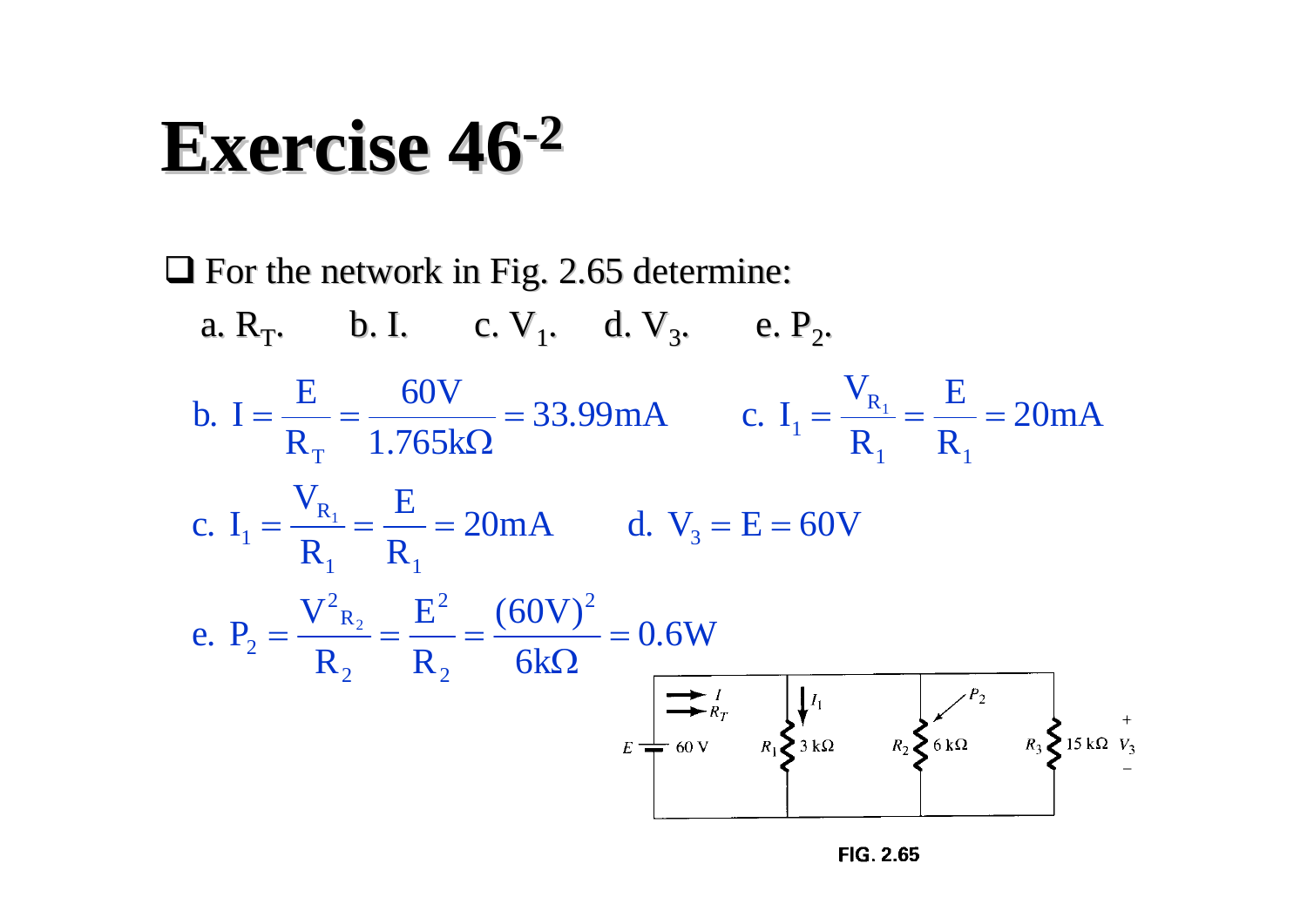#### **Exercise 47 Exercise 47-a**

 $\Box$  Determine the unknown quantities for the networks quantities for the networks in Fig. 2.66a.



$$
R_T = R_1 / / R_2 = 6k\Omega / / R_1 = 3k\Omega \qquad \rightarrow R_2 = 6k\Omega
$$
  

$$
V_2 = I_2 \times R_2 = (4ma)(6k\Omega) = 24V
$$
  

$$
E = V_2 = 24V \qquad I = \frac{E}{R_T} = 8mA
$$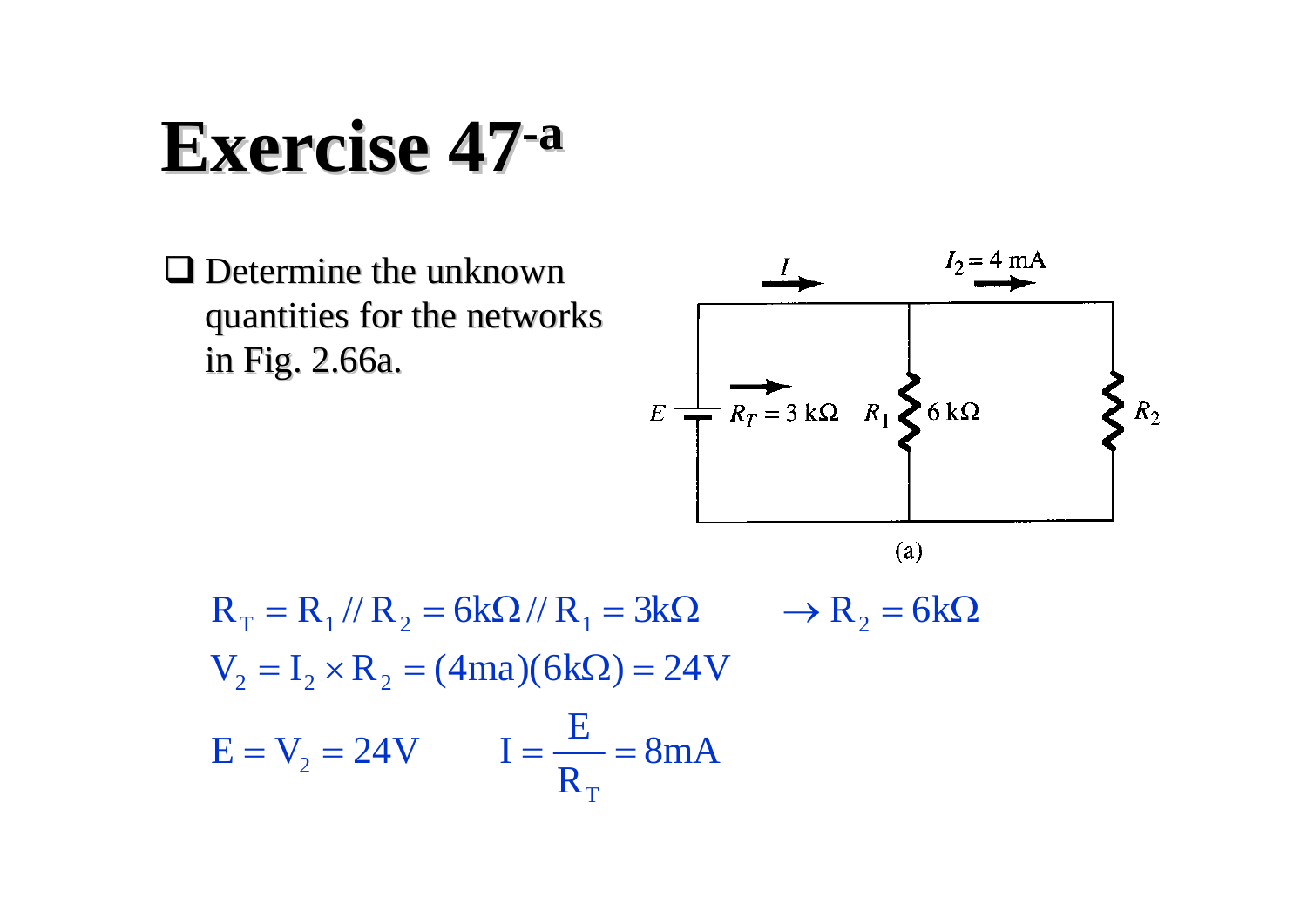## **Exercise 47 Exercise 47-<sup>b</sup>**





$$
V_1 = V_2 = V_3 = E = 24V
$$
  
\n
$$
I_2 = \frac{V_2}{R_2} = \frac{24V}{48\Omega} = 0.5A
$$
  
\n
$$
P_1 = \frac{V_1^2}{R_1} = 64W \rightarrow R_1 = 9\Omega
$$
  
\n
$$
I = \frac{E}{R_T} = \frac{24V}{R_T} = 6A \rightarrow R_T = 4\Omega
$$
  
\n
$$
R_T = R_1 / / R_2 / / R_3 = 4\Omega \rightarrow R_1 = 8.471\Omega
$$
  
\n
$$
I_3 = \frac{V_3}{R_3} = \frac{24V}{8.471\Omega} = 2.833A
$$
  
\n
$$
I_1 = I_2 + I_3 = 3.333A
$$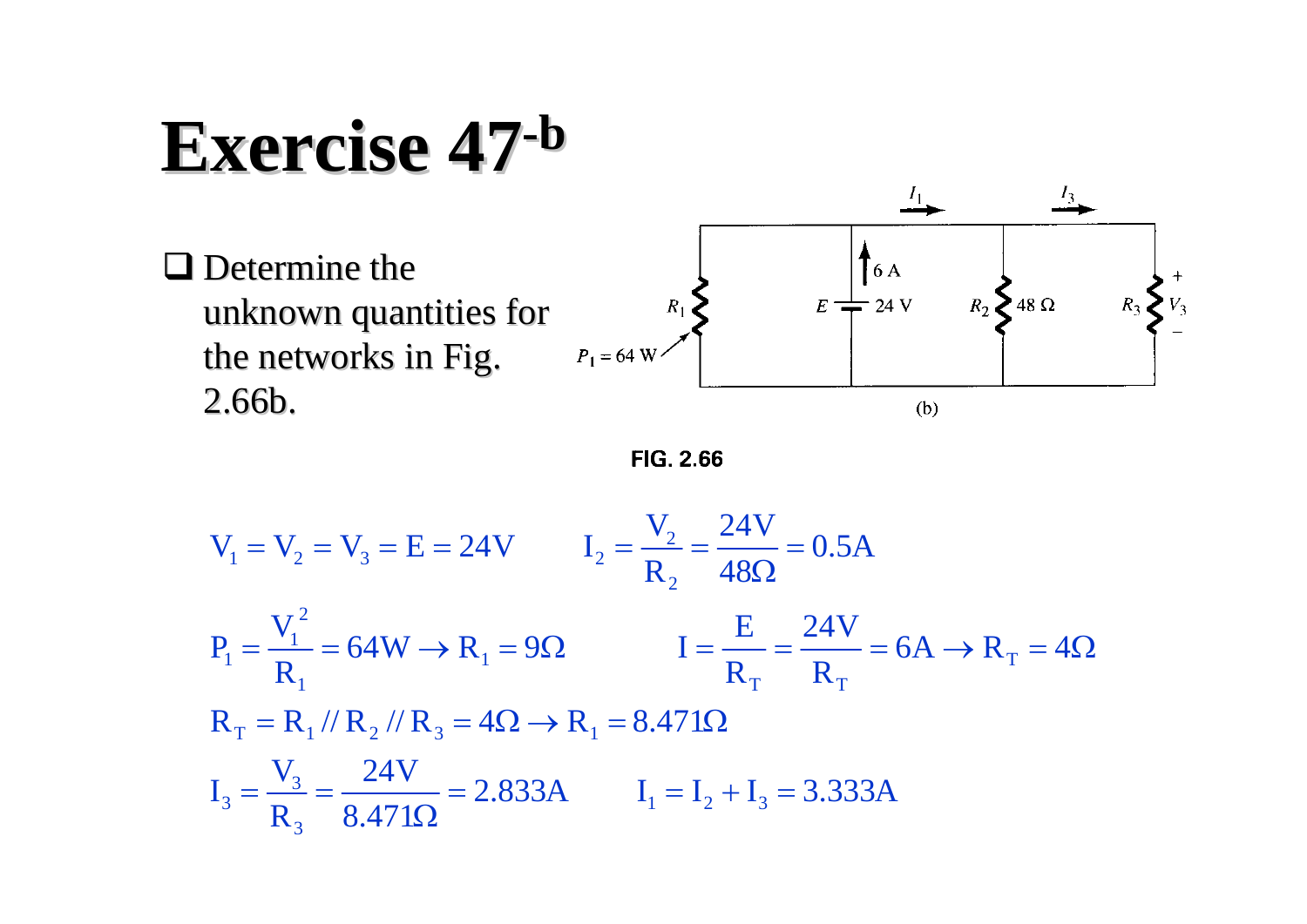# **Exercise 48 Exercise 48**

 $\Box$  Determine the unknown currents for the circuits in Fig. 2.67 using Kirchhoff's current law.  $I = 10 A$  $I_1 = 3 \text{ A}$ a.  $10A = 3A + I_2$  $I_2 = 7A$   $I_2 + 1A = I_5$   $I_5 = 8A$  $I_4 = 1 \text{ A}$  $\overrightarrow{I_5}$  $3A = I_3 + 1A$   $I_3 = 2A$ b.  $I_4 + I_5 = I_6$   $I_4 + 6A = 10A$   $I_4 = 4A$  $8A - 4A - 4A + I_3 = 0$   $I_3 = 0A$  $(a)$  $I_5 = 6 \text{ A}$  $I_2 = 4 \text{ A}$  $I_1 = 8 \text{ A}$  $\sqrt{l_6}$  = 10 A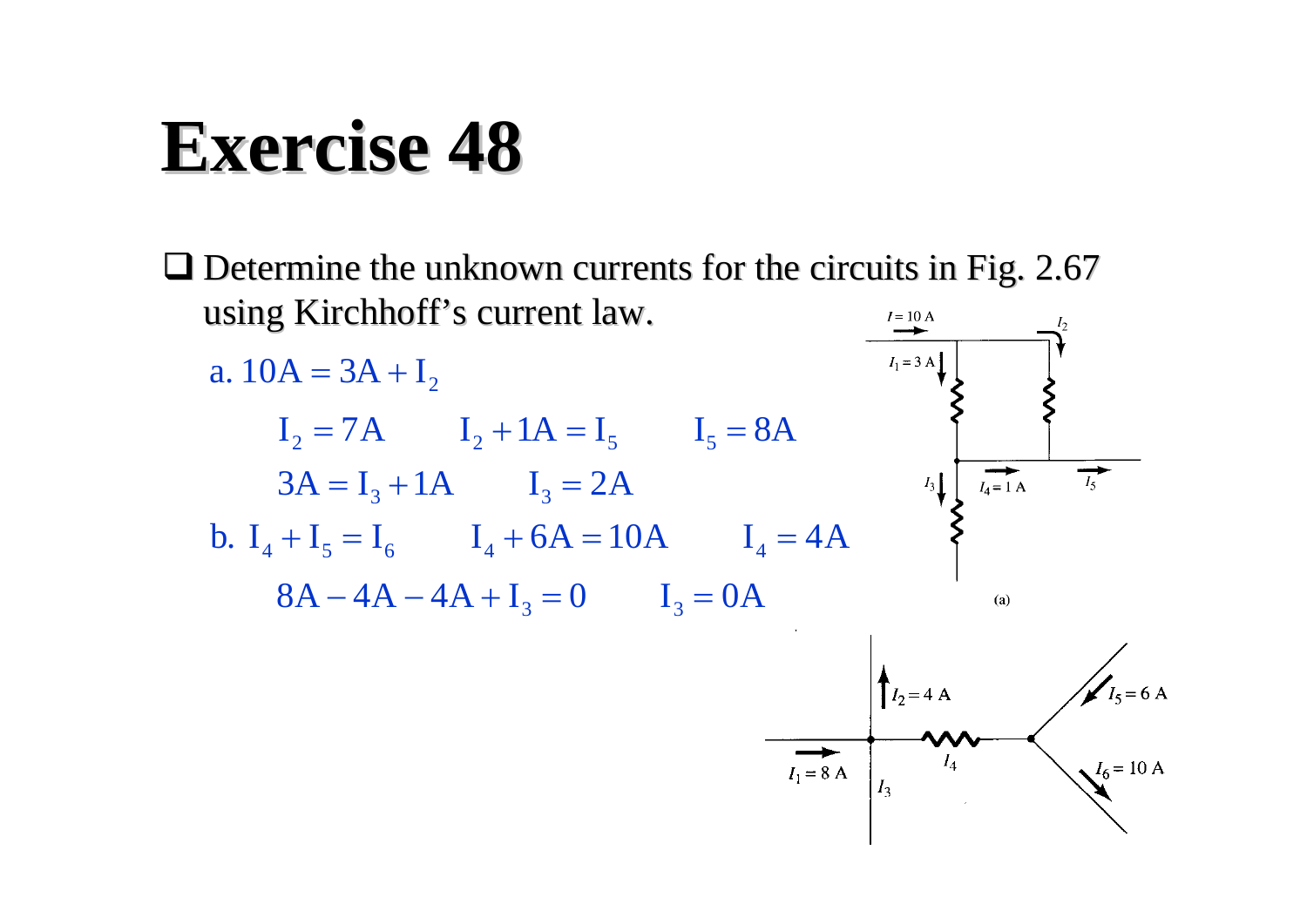## **Exercise 49 Exercise 49**

 $\Box$  Determine the currents I<sub>1</sub> and I<sub>2</sub> in Fig. 2.68 using the current divider rule. What is the ratio  $R_1/R_2$ ? How does it compare with the ratio  $I_1/I_2$ ?



**FIG. 2.68**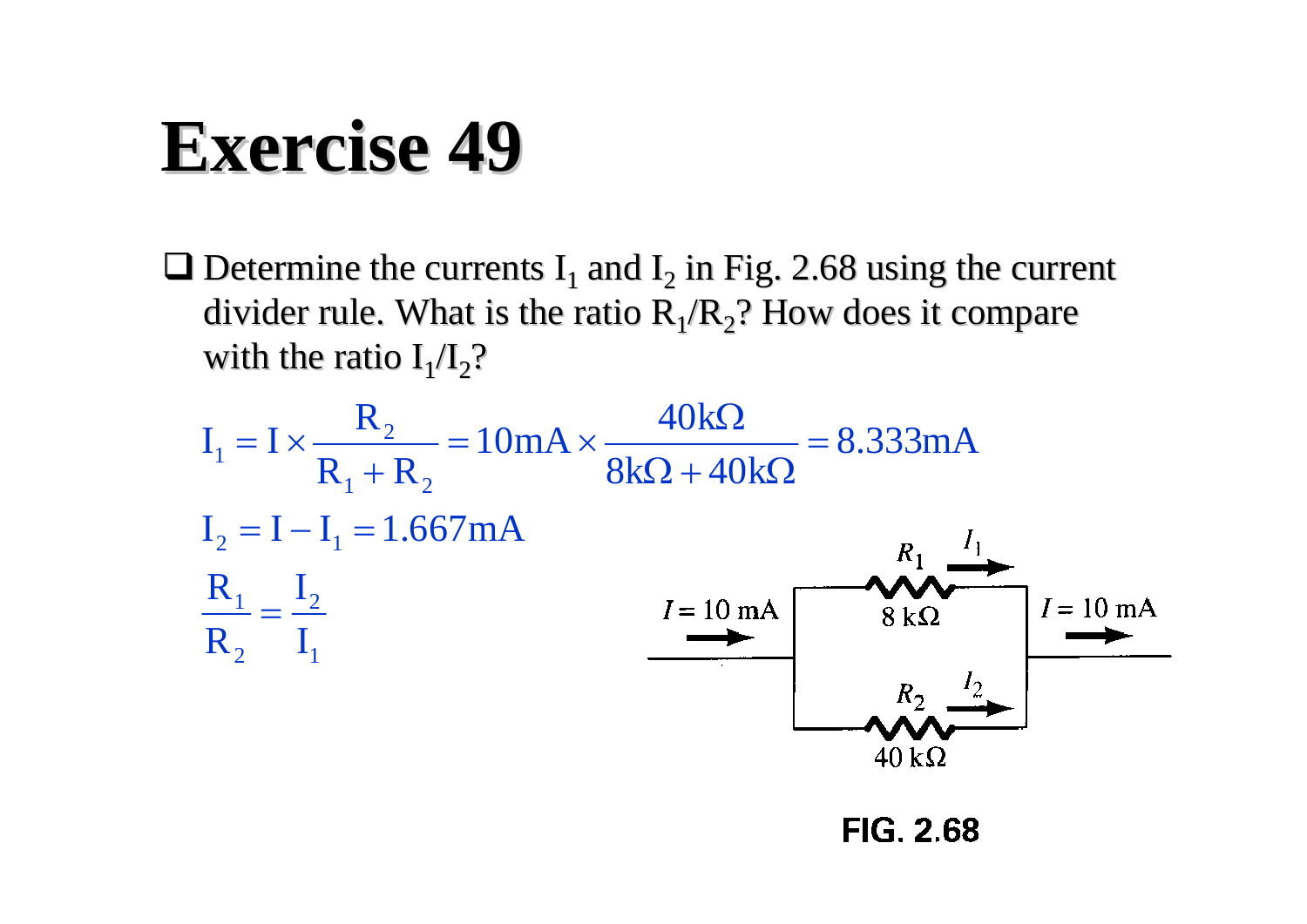### **Exercise 50 Exercise 50**

 $\Box$  Determine R<sub>1</sub> for the network in Fig. 2.69 using current-divider rule.



**FIG. 2.69** 

 $=\frac{R_1}{I_1}=16k\Omega$  $V_{R_2} = I_{R_2} \times R_2 = (8A)(8kΩ) = 64kV$  $I_{R_2} = I - I_1 = 12A - 4A = 8A$  $R_{\scriptscriptstyle 1} = \frac{V_{\scriptscriptstyle 2}}{V_{\scriptscriptstyle 3}}$ 1R 1 1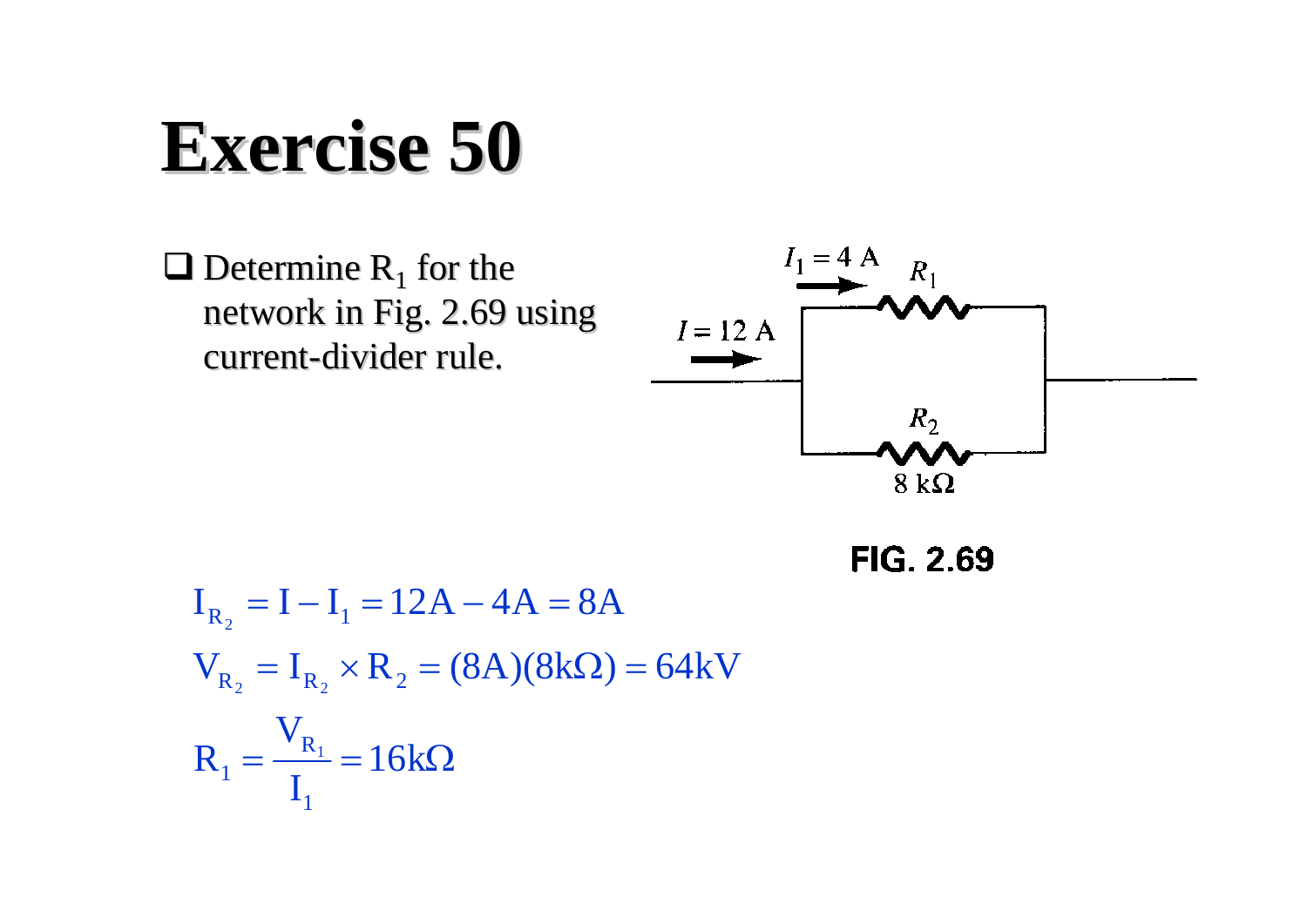# **Exercise 51 Exercise 51**

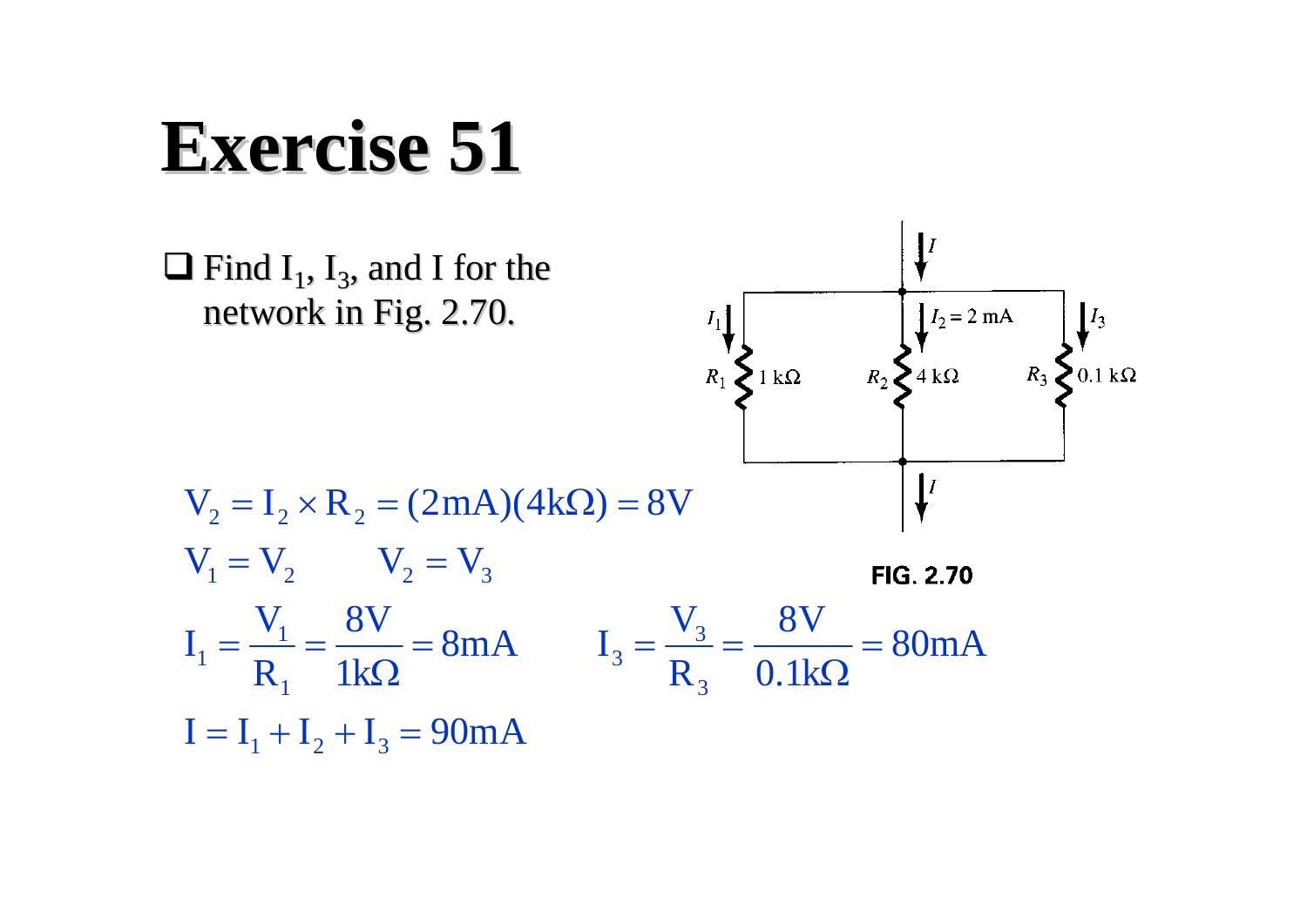# **Exercise 52**

- a. Sketch the location and connecting of ammeters and voltmeters used to measure the currents  $I_1$  and  $I_3$  and voltages  $V_1$  and  $V_3$  in Fig. 2.71.
- b. Using a voltmeter with an ohm-per-volt rating of 1000, determine the indication of meter when it is placed across the  $4-k\Omega$  resistor if the 50-V scale is used.
- c. Repeat part (b) for a meter employing an ohm-per-volt rating of 20,000.
- d. Repeat part (b) for a DMM with an internal resistance of 11  $M\Omega$ .
- e. Show the connection for a wattmeter reading the power delivered to  $R_3$  and  $R_4$ .